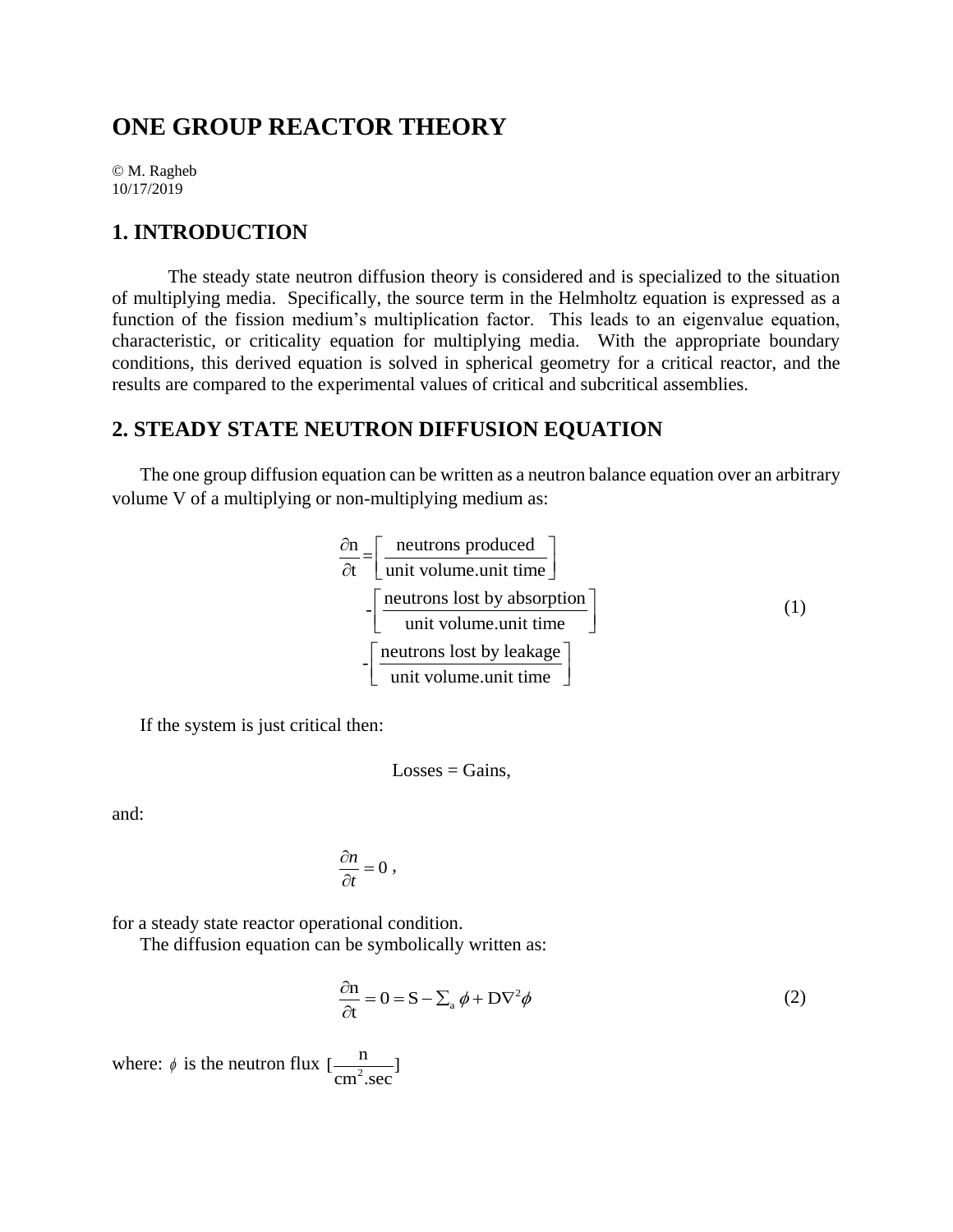$\sum_a$  is the macroscopic absorption coefficient [cm<sup>-1</sup>],

D is the diffusion coefficient [cm].

# **3. DIFFUSION COEFFICIENT**

From diffusion theory, the diffusion coefficient is expressed in terms of the macroscopic scattering cross section as:

$$
D = \frac{1}{3\Sigma_s} \tag{3}
$$

where:  $\sum_{s}$  is the macroscopic scattering cross section.

However, from the more advanced transport theory it can be expressed in terms of the macroscopic transport, scattering and absorption cross sections as:

$$
D = \frac{1}{3[\sum_a + \sum_s (1 - \overline{\mu}_0)]}
$$
  
= 
$$
\frac{1}{3[\sum_a + \sum_r]}
$$
 (3)

where:  $\Sigma_{tr}$  is the macroscopic transport cross-section,

$$
\Sigma_{tr} = \Sigma_{s} (1 - \overline{\mu}_{0})
$$

$$
\lambda_{tr} = \frac{1}{\Sigma_{tr}} = \frac{1}{\Sigma_{s} (1 - \overline{\mu}_{0})}
$$

- $\lambda_{tr}$  is the transport mean free path
- $\sum_a$  is the macroscopic absorption cross-section,
- $\sum_{s}$  is the macroscopic scattering cross-section,
- $\mu_0$  is the average cosine of the scattering angle in the laboratory system.

In a weakly absorbing medium where  $\sum_a <<\sum_s\;$  , D becomes:

$$
D = \frac{1}{3\Sigma_{tr}} = \frac{\lambda_{tr}}{3}
$$
 (3)

where  $\lambda_{tr}$  is the transport mean free path [cm].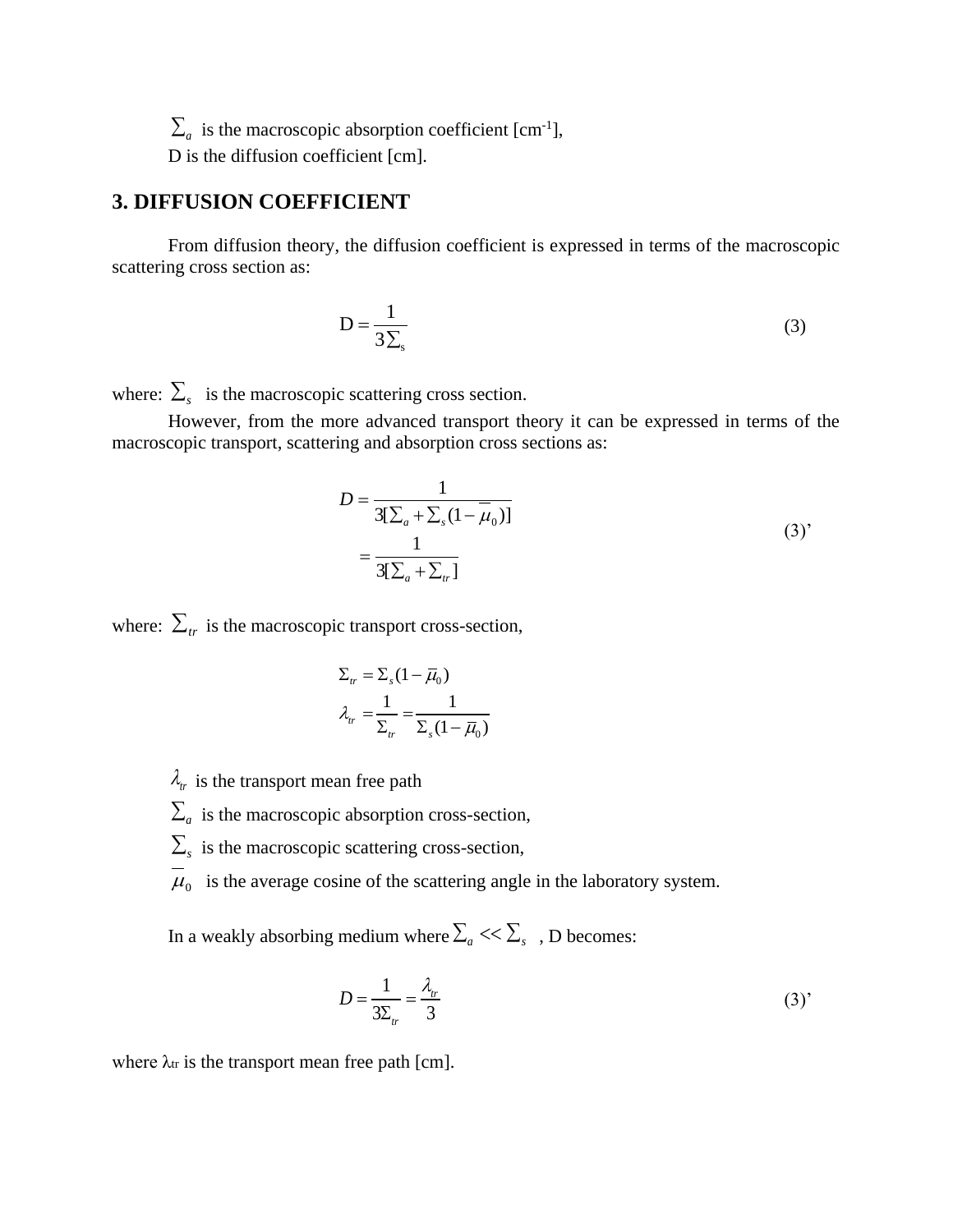In a reactor containing a number of different materials, an average value of  $(1 - \mu_0)$  is calculated using the weighted sum:

$$
(1 - \overline{\mu}_0)_{\text{reactor}} = \sum_{i=1}^n \frac{(1 - \overline{\mu}_0)_i \sum_{si}}{\sum_{s, \text{ reactor}}} \tag{4}
$$

where: n is the total number of elements present in the reactor. The average cosine of the scattering angle is given by:

$$
\overline{\mu}_0 = \overline{\cos \theta} = \frac{2}{3A} \tag{5}
$$

where:  $\theta$  is the neutron scattering angle,

A is the mass number of the scattering isotope, [amu].

# **4. THE INFINITE MEDIUM MULTIPLICATION FACTOR AND THE SOURCE TERM**

In an infinite medium, the flux assumes a constant value, no gradient exists, and hence there is no neutron leakage and we can define an infinite medium multiplication factor as:

$$
k_{\infty} = \frac{\text{neutrons produced in current fission generation}}{\text{neutrons absorbed in previous fission generation}}
$$

The infinite medium multiplication factor can be expressed in terms of the four-factor formula:

$$
k_{\infty} = \eta \epsilon p f \tag{6}
$$

where:  $\eta$  is the regeneration factor,

- $\epsilon$  is the fast fission factor,
- p is the resonance escape probability,
- f is the fuel utilization factor.

The fuel utilization factor, for a constant flux value in a homogeneous medium, is defined as: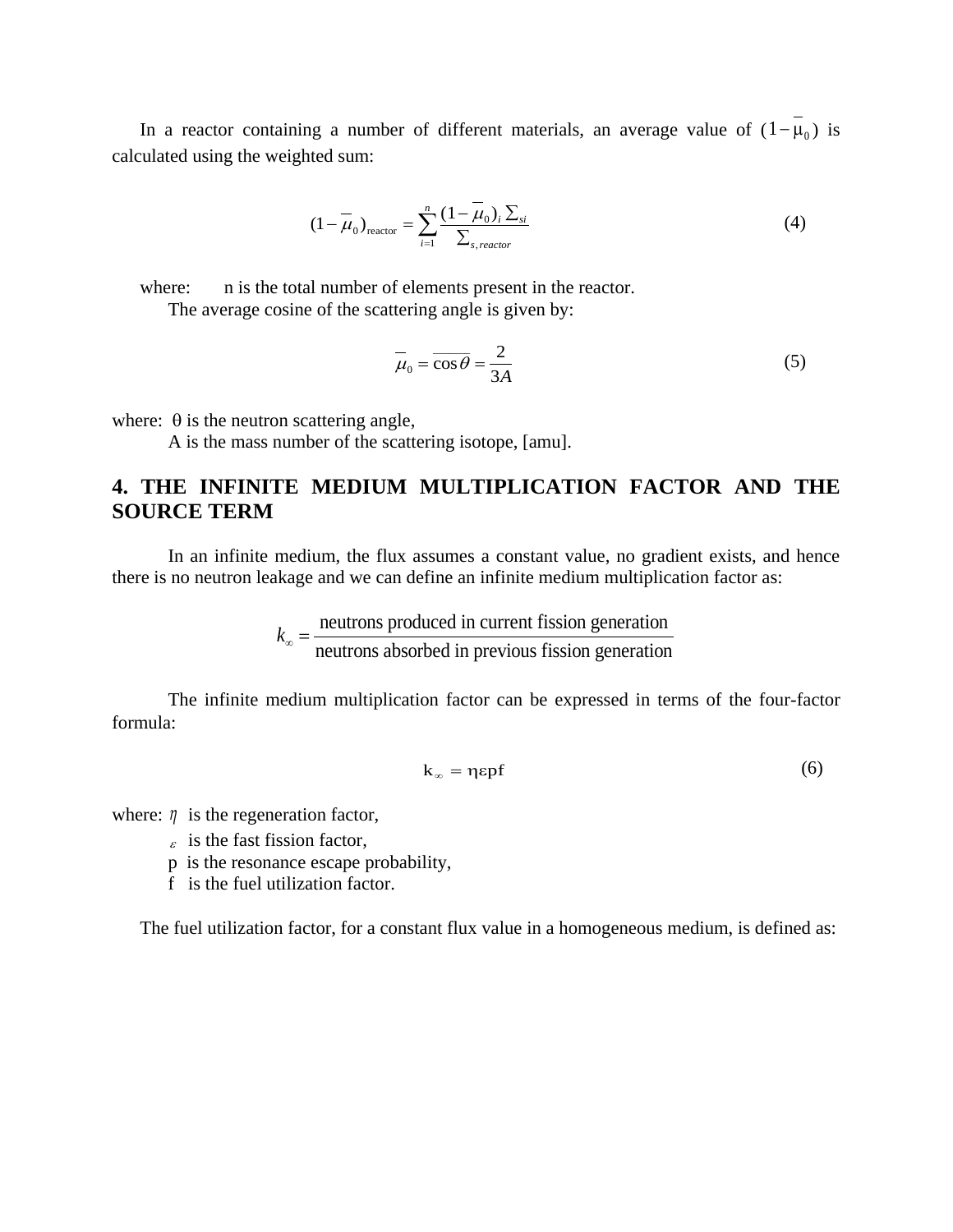$$
f = \frac{\text{rate of neutrons absorptions in the fuel}}{\text{total rate of neutron absorptions in fuel, moderate, structure, etc.}}
$$
  
= 
$$
\frac{\sum_{aF} \phi}{\sum_{aF} \phi + \sum_{aM} \phi + \sum_{aS} \phi + ...}
$$
  
= 
$$
\frac{\sum_{aF}}{\sum_{aF} + \sum_{aM} + \sum_{aS} + ...}
$$
 (7)

where: M stands for the moderator, F stands for the fuel, S stands for the structure.

The resonance escape probability p is that fraction of the fast neutrons, which slow down to thermal energies past the cross section energy resonance region without being absorbed.

The fast fission factor  $\epsilon$  is the ratio of the total fissions produced from fast and thermal neutrons to the fissions produced by thermal neutrons.

The regeneration factor  $\eta$  is:

$$
\eta = \frac{\text{neutrons produced from fission}}{\text{neutrons absorbed in fuel}}
$$

For  $U^{235}$ ,

$$
\eta = v \frac{\sum_{f} \phi}{\sum_{aF} \phi}
$$
\n
$$
= v \frac{\sum_{f}}{\sum_{f} + \sum_{\gamma}}
$$
\n
$$
= v \frac{N\sigma_{f}}{N\sigma_{f} + N\sigma_{\gamma}}
$$
\n
$$
= v \frac{\sigma_{f}}{\sigma_{f} + \sigma_{\gamma}}
$$
\n(8)

where:  $\nu$  is the average number of neutrons emitted per fission,

 $\sum_f$ ,  $\sum_\gamma$  are the macroscopic fission and radiative capture cross sections respectively.

If we designate the ratio of the radiative capture to fission microscopic cross sections as the capture to fission ratio:

$$
\alpha = \frac{\sigma_{\gamma}}{\sigma_{f}} \tag{9}
$$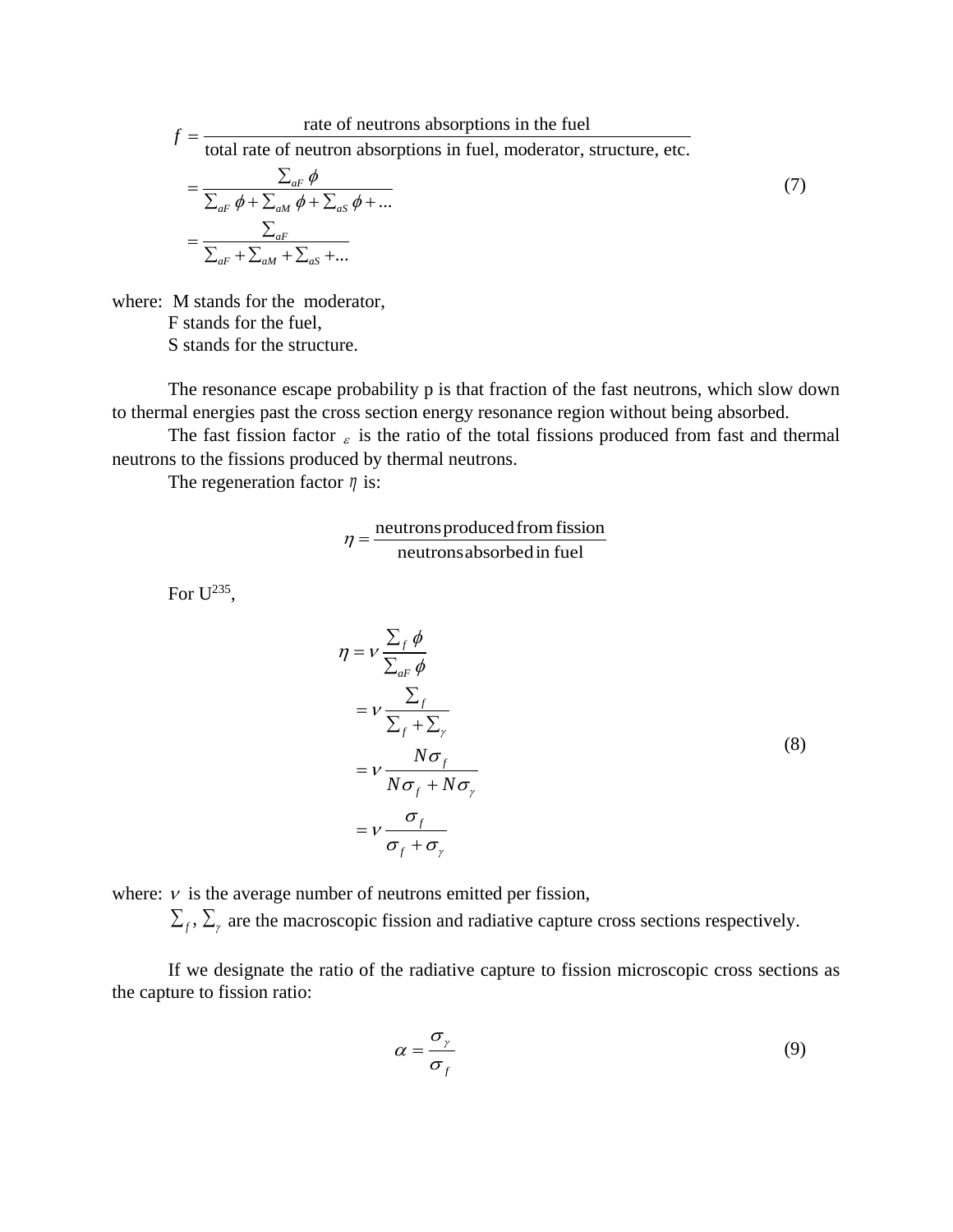then:

$$
\eta = \frac{V}{1+\alpha} \tag{10}
$$

Since Eqn. 2 applies for neutrons of a single energy that are thermal, we can write for the thermal neutrons source term S:

$$
S = k_{\infty} \ell_{f} \sum_{a} \phi \tag{11}
$$

where:  $\ell_f$  is the fast neutron non-leakage probability.

For the transient state, Eqn. 2 can be written as:

$$
\frac{\partial n}{\partial t} = \frac{1}{v} \frac{\partial (nv)}{\partial t} = \frac{1}{v} \frac{\partial \phi}{\partial t} = D\nabla^2 \phi - \sum_a \phi + k_\infty \ell_f \sum_a \phi
$$

Dividing into  $\sum_{a}$ :

$$
\frac{1}{v\sum_{a}\frac{\partial\phi}{\partial t}} = L^2 \nabla^2 \phi - \phi + k_{\infty} \ell_{f} \phi
$$
\n(12)

where: a  $L^2 = \frac{D}{D}$ Σ  $=\frac{D}{\Sigma}$  is the thermal diffusion area [cm<sup>2</sup>],

L is the diffusion length [cm].

Rearranging, we get after dividing by  $L^2\phi$ :

$$
\frac{1}{vL^2 \sum_{a} \phi} \frac{1}{\phi} \frac{\partial \phi}{\partial t} - \frac{\nabla^2 \phi}{\phi} = \frac{k_{\infty} \ell_f - 1}{L^2}
$$

$$
\frac{1}{vL^2 \sum_{a} \phi} \frac{1}{\phi} \frac{\partial \phi}{\partial t} + B_g^{2} = B_m^{2}
$$

where:  $B_m^2 = \frac{K_{\infty} \ell_f}{I^2}$  $\frac{2}{m} = \frac{K_{\infty} \ell_f}{L^2}$  $B_m^2 = \frac{k_\infty \ell_f - 1}{r^2}$  is denoted as the "material buckling," since it a function of the materials composition,

 $\phi$  $B_{\rm g}^{2} = -\frac{\nabla^2 \phi}{4}$  $=-\frac{\nabla^2 \phi}{i}$  is known as the "geometrical buckling," since it is a function of the geometry.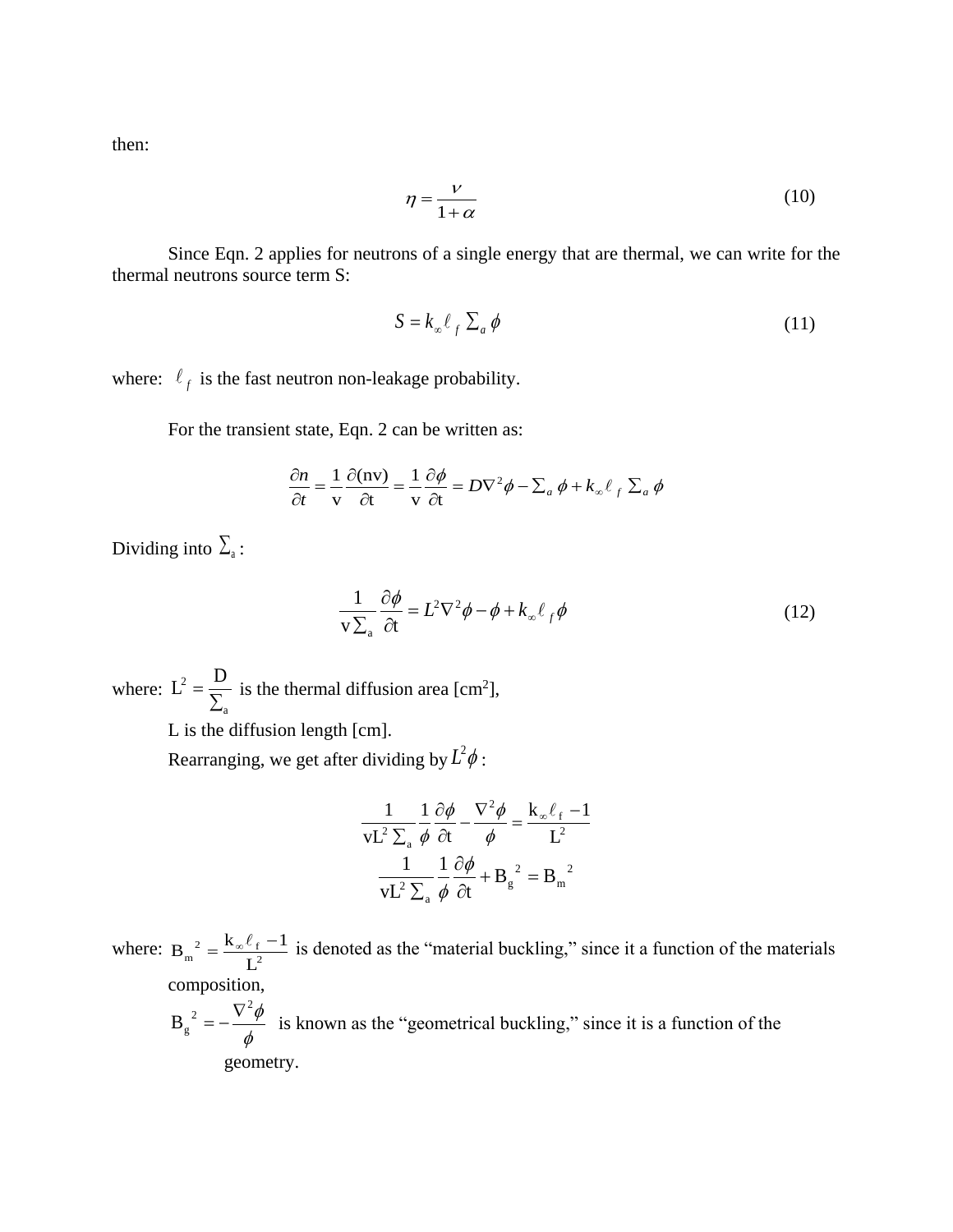The terminology for the geometrical buckling arises in the field of structural mechanics where it describes the degree of deformational buckling of a column under external forces applied to its ends.

## **5. THE CRITICALITY EQUATION**

For steady state,  $\frac{\partial \varphi}{\partial z} = 0$ t  $=$  $\partial$  $\frac{\partial \phi}{\partial t} = 0$ , and Eqn. 12 implies that for criticality and a self-sustained chain reaction, the following condition where the geometric buckling is equal to the material buckling must apply:

$$
-\frac{\nabla^2 \phi}{\phi} = \frac{k_{\infty} \ell_f - 1}{L^2}
$$

$$
B_g^2 = B_m^2
$$

In general:

$$
B^2 = B_g^2 = B_m^2,
$$

where:  $B^2$  is called the buckling in short.

As a criticality condition, the geometrical and material bucklings should thus be equal for a nuclear reactor to become critical and be able to establish a steady-state self-sustained neutron chain reaction.

This criticality condition expresses the need to match the material properties of the medium expressed in the equation for the material buckling, to the geometry of the system expressed by its geometrical buckling.

Rearranging the expression for the material buckling, we get:

$$
1 = \frac{k_{\infty} \ell_{\rm f}}{(1 + L^2 B^2)}
$$

The last equation represents a just critical system. In general though, we can define an effective multiplication factor as:

$$
k_{\text{eff}} = k_{\infty} \ell_f \frac{1}{1 + L^2 B^2} = k_{\infty} \ell_f \ell_{th}
$$
 (13)

where:  $\ell_{th}$  is the thermal neutrons non-leakage probability,

$$
\ell_{th} = \frac{1}{1 + L^2 B^2}
$$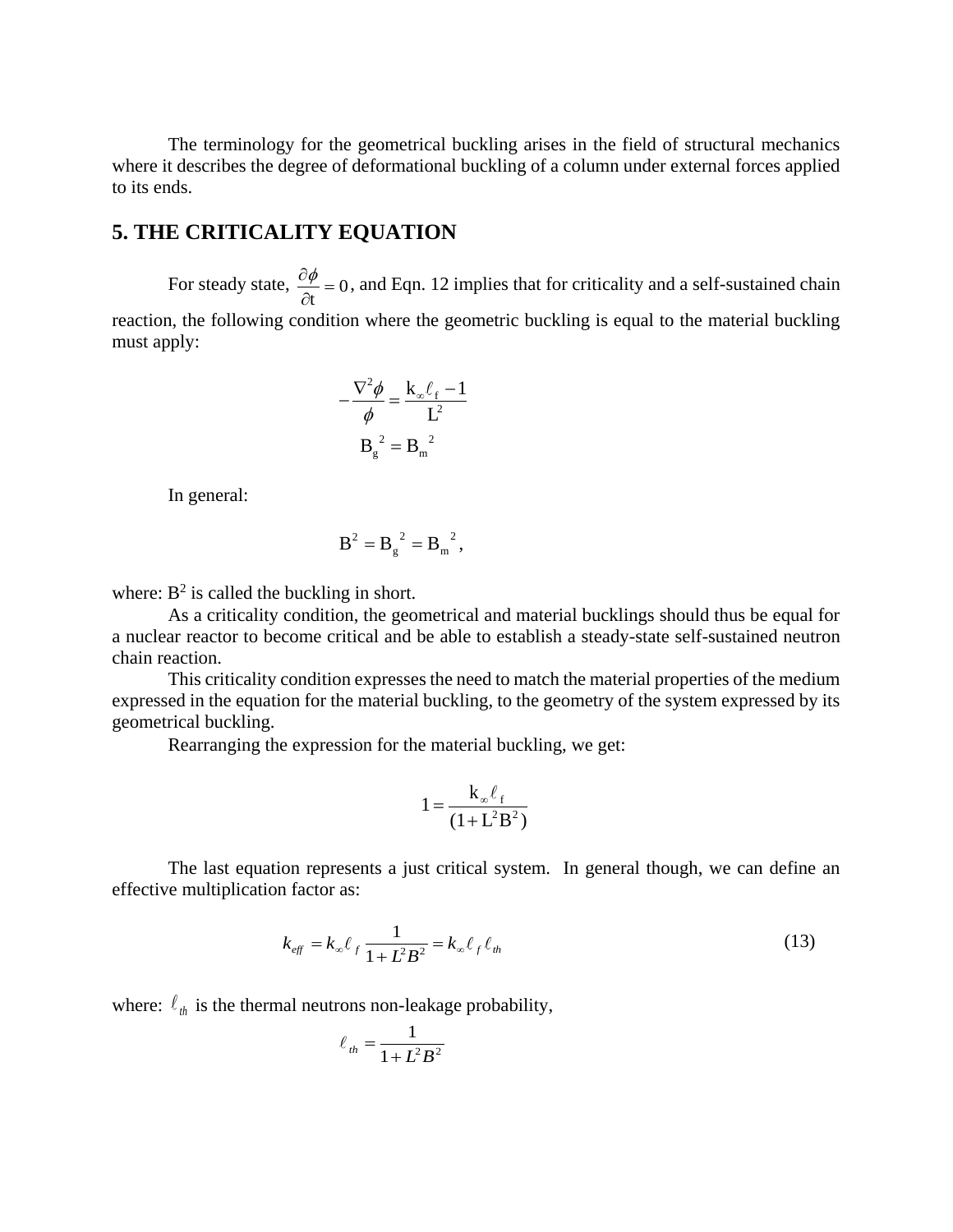where:  $\ell_f$  is the fast neutrons non-leakage probability

 $k_{\text{eff}}$  < 1 , for a subcritical reactor,

 $k_{\text{eff}} > 1$ , for a supercritical reactor,

 $k_{\text{eff}} = 1$ , for a just critical reactor.

# **6. SOLUTION OF THE UNREFLECTED REACTOR EIGENVALUE EQUATION**

From the definition of the geometrical buckling:

$$
B_g^2 = -\frac{\nabla^2 \phi}{\phi},
$$

we get:

$$
\nabla^2 \phi = -B_g^2 \phi
$$

In spherical geometry, expressing the Laplacian Operator, we get

$$
\frac{1}{r^2}\frac{d}{dr}(r^2\frac{d\phi}{dr}) = \frac{d^2\phi}{dr^2} + \frac{2}{r}\frac{d\phi}{dr} = -B_g^2\phi
$$

The solution of this equation is:

$$
\phi(r) = \frac{A\cos(B_g r)}{r} + \frac{C\sin(B_g r)}{r}
$$

If the flux is finite throughout the reactor, then A = 0 (since:  $\frac{\cos 0}{\cos 0} = \frac{1}{2}$  $0 \quad 0$  $=\frac{1}{2} = \infty$ ) leading to the unphysical situation of an infinite value for the flux, and we are compelled to choose as a physical solution:

$$
\phi(r) = \frac{C \sin(B_g r)}{r}
$$

As  $r \rightarrow 0$ , from l'Hospital's Rule the value of the flux at the center of the reactor is:

$$
\phi_0 = \text{limit}_{r \to 0} \frac{CB_g \cos(B_g r)}{1} = CB_g
$$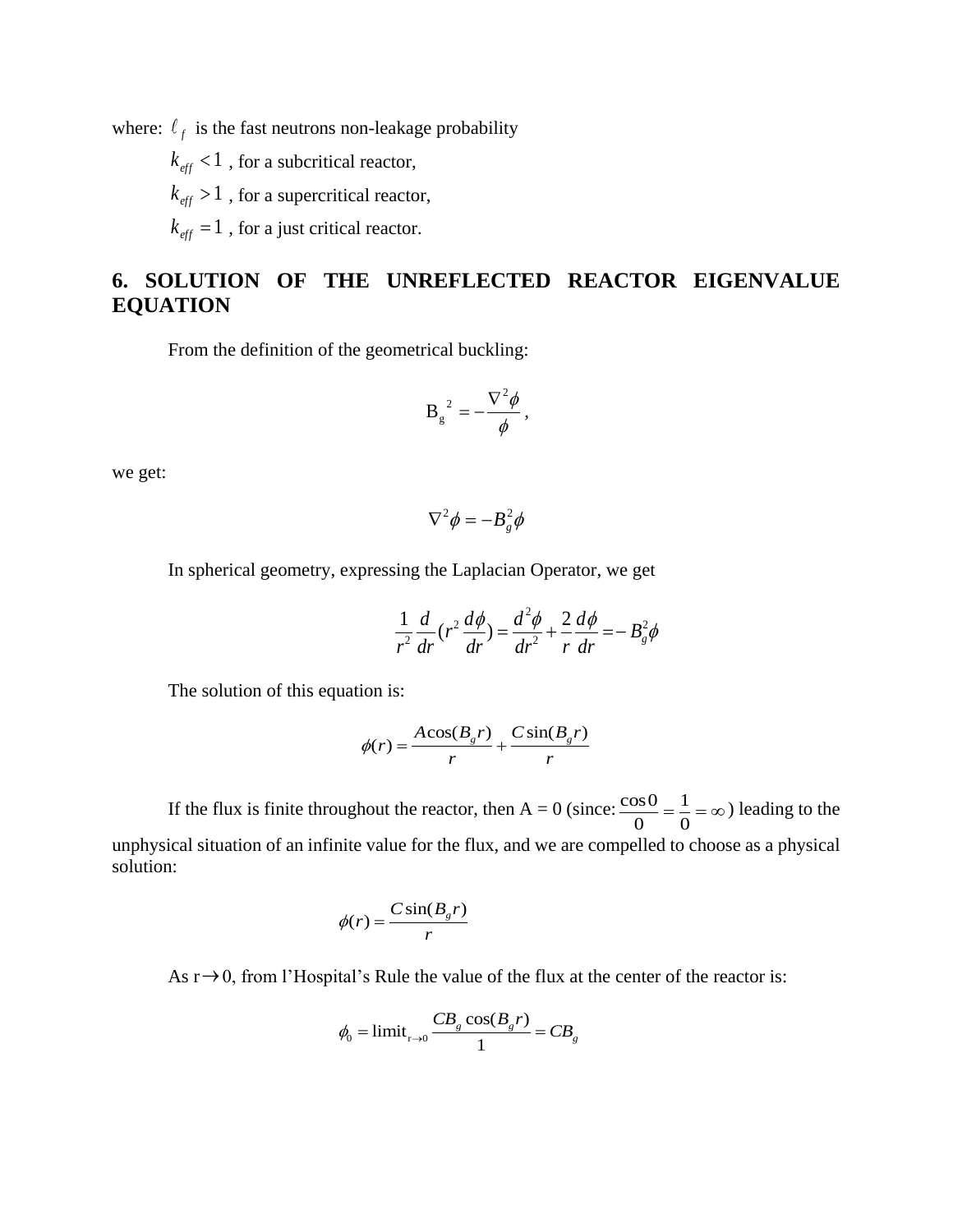and:

$$
C=\frac{\phi_0}{B_g},
$$

from which:

$$
\phi(r) = \phi_0 \frac{\sin(B_g r)}{(B_g r)}
$$

where:  $\phi_0$  is the flux at the reactor center.

A second boundary condition is that of the flux vanishing at the extrapolated radius:

$$
R_{ex} = R + d
$$

where: d is the extrapolated length:

$$
d=\frac{2}{3}\lambda_{tr}
$$

From transport theory, a better estimate of d is usually used:

$$
d=0.71\,\lambda_{tr}.
$$

Applying this condition, we get:

$$
B_{g}R_{ex} = n \pi, n = 1, 2, ...
$$

For the main harmonic solution or  $n = 1$  eigenvalue,

$$
B_{g}=\frac{\pi}{R_{ex}},
$$

and the flux distribution becomes:

$$
\phi(r) = \phi_0 \frac{\sin\left(\frac{\pi r}{R_{\text{ex}}}\right)}{\left(\frac{\pi r}{R_{\text{ex}}}\right)}
$$
(14)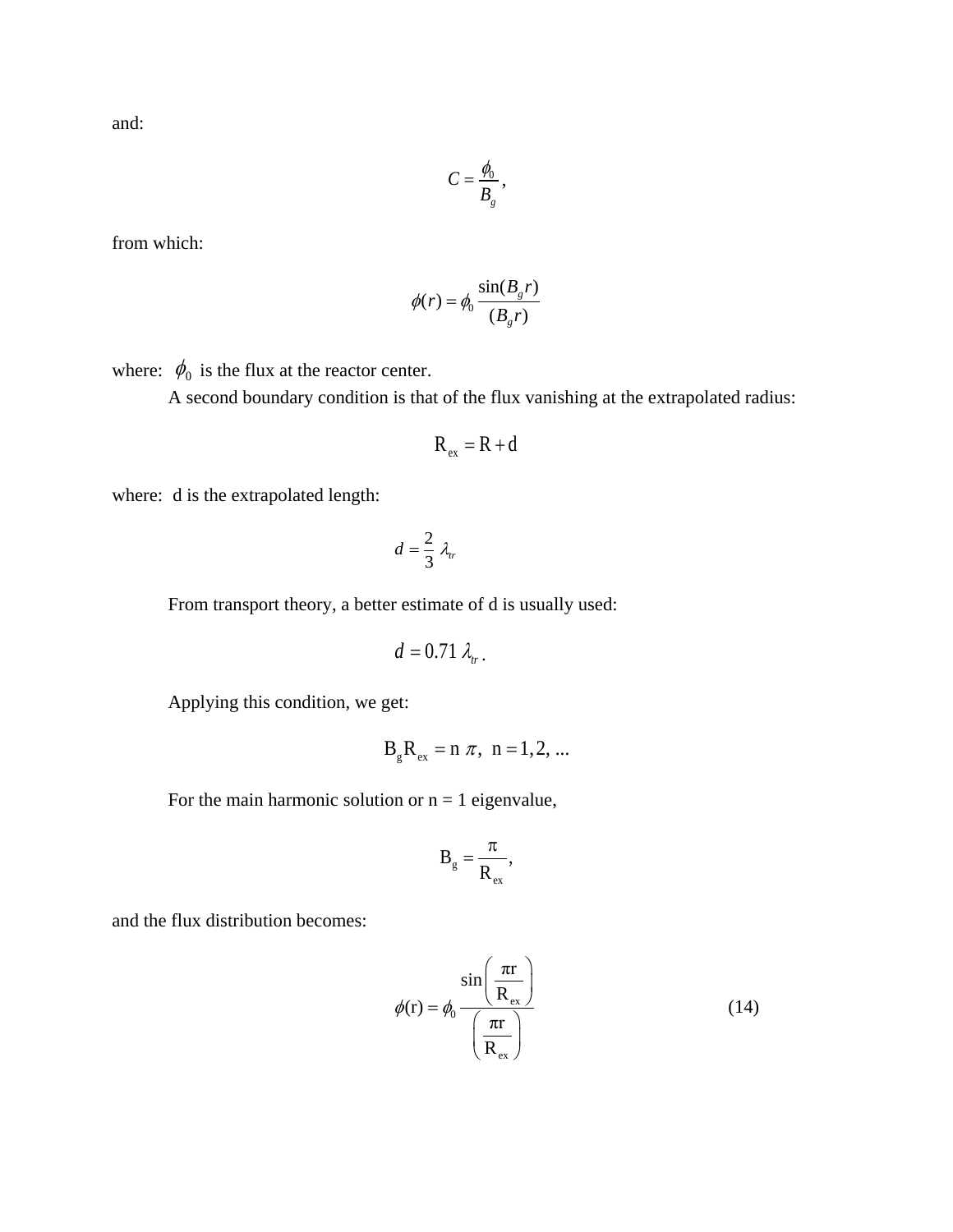### **7. EFFECT OF REACTOR POWER, SEMI INFINITE SLAB REACTOR**

The effect of the reactor power level can be included in the magnitude constant of integration to the reactor criticality equation. Mathematically, for the eigen-value equation:

$$
\nabla^2 \phi = -B_g^2 \phi
$$

the solution for the flux multiplied by any constant is still a solution to the equation. Physically, this means that we can operate the nuclear reactor at any power level we wish, provided enough cooling to extract the heat generated is provided. Otherwise, if the energy release is not extracted, this would lead to melting and possibly evaporation of the reactor core.

For a hypothetical semi-infinite slab reactor of thickness a in the x direction with the origin taken at the center of the slab, and infinite in extent in the y and z directions, with a power produced per unit area P, the reactor equation can be written in one dimensional Cartesian coordinates as:

$$
\frac{d^2\phi(x)}{dx^2} = -B^2\phi(x)
$$

Its solution is harmonic as:

$$
\phi(x) = A\cos(Bx) + C\sin(Bx)
$$

Since the flux cannot be zero and reaches a maximum at the origin we reject the  $\sin(Bx)$ solution implying that  $C = 0$ :

$$
\phi(x) = A\cos(Bx)
$$

Applying the boundary condition of a vanishing flux at the boundaries  $+ a/2$  and  $- a/2$ , and neglecting the extrapolated length for a large reactor,

$$
B\frac{a}{2} = n\frac{\pi}{2}, n = 1, 3, 5, ...
$$
  
Ba = n\pi  

$$
B = n\frac{\pi}{a}
$$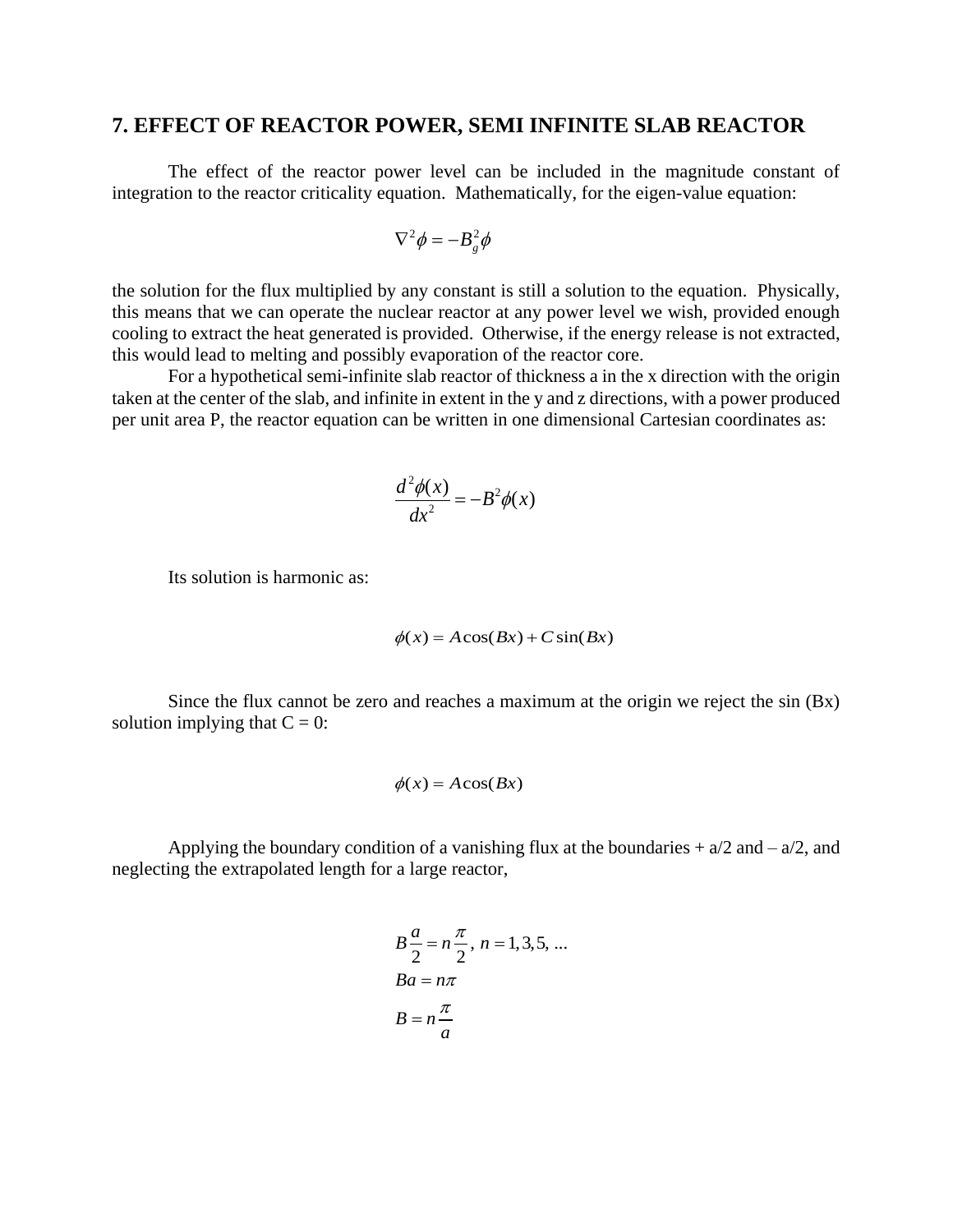Considering the fundamental mode or main harmonic  $n = 1$ , we can write:

$$
\phi(x) = A\cos(\frac{\pi}{a}x)
$$

The reactor power per unit area can be expressed as:

$$
P = \int_{V} \sum_{f} \phi E_{f} dV
$$
  
\n
$$
= \sum_{f} E_{f} A \int_{-\frac{a}{2}}^{\frac{x-\frac{a}{2}}{2}} \cos(\frac{\pi}{a} x).1. dx
$$
  
\n
$$
= \sum_{f} E_{f} A \frac{a}{\pi} \left[ \sin(\frac{\pi}{a} x) \right]_{-\frac{a}{2}}^{\frac{a}{2}}
$$
  
\n
$$
= \sum_{f} E_{f} A \frac{a}{\pi} [\sin(\frac{\pi}{2}) - \sin(-\frac{\pi}{2})]
$$
  
\n
$$
= \sum_{f} E_{f} A \frac{a}{\pi}.2
$$

where:  $E_f$  is the extractable energy release per fission event = 190 [MeV/fission] The constant of integration A can be expressed as:

$$
A = \frac{\pi P}{2aE_f \sum_f}
$$

and the flux distribution will be dependent on the power per unit area P as:

$$
\phi(x) = \frac{\pi P}{2aE_f \sum_f} \cos\left(\frac{\pi}{a}x\right),\,
$$

suggesting that the reactor can be operated at any desired power level P, provided enough cooling is provided; a limiting property of the used materials at high temperatures that it shares with any other power producing engine, including a fossil power plant boiler or an automobile engine.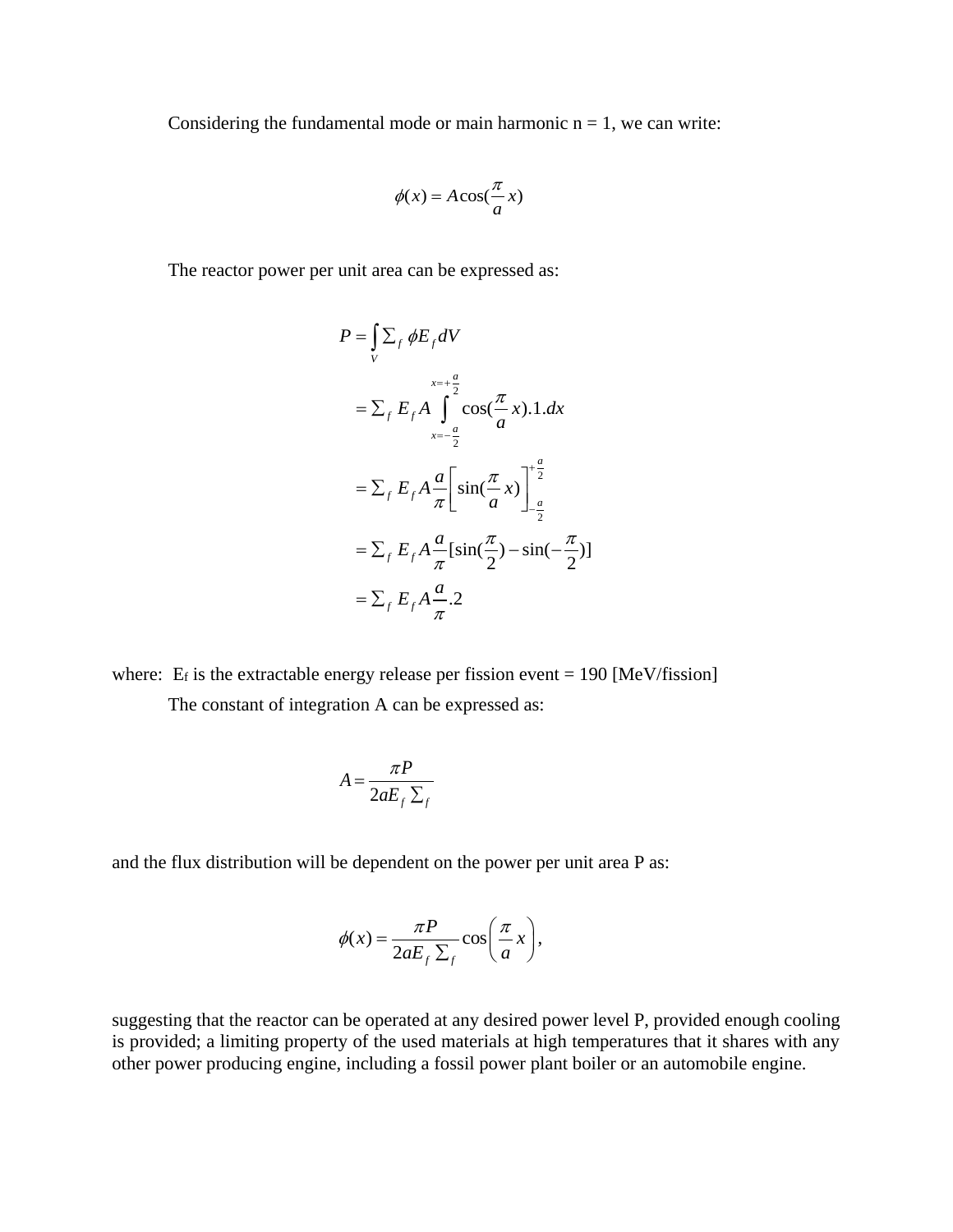# **8. THE MODIFIED ONE GROUP CRITICALITY EQUATION**

Defining a fast neutrons diffusion area also referred to as neutron age  $\tau$  [cm<sup>2</sup>], then in analogy to the expression for the thermal non-leakage probability:

$$
\ell_{\rm th} = \frac{1}{1 + L^2 B^2} \,,
$$

we can write an expression for the fast non-leakage probability as:

$$
\ell_f = \frac{1}{1 + \tau B^2}.
$$

Thus Eqn.13 for the effective multiplication factor can be written for a critical system as:

$$
k_{\text{eff}} = k_{\infty} \frac{1}{(1 + L^2 B^2)} \cdot \frac{1}{(1 + \tau B^2)} = k_{\infty} \ell_{\text{th}} \ell_{\text{f}}
$$

$$
k_{\text{eff}} = k_{\infty} \frac{1}{1 + (L^2 + \tau) B^2 + L^2 \tau B^4}
$$

Now,  $B_g^2 = \left(\frac{\kappa}{R}\right)^2$ , R  $B_{\circ}^{2} = (\frac{\mu}{\sigma})^{2}$ ex 2 g  $=(\frac{\pi}{2})^2$ , so that we can neglect B<sup>4</sup> with respect to B<sup>2</sup> in the case of a large

reactor with a large radius R, and write the modified one group theory criticality equation:

$$
k_{\text{eff}} = \frac{k_{\infty}}{1 + M^2 B^2} \tag{15}
$$

where:  $M^2 = L^2 + \tau$  is designated as the migration area. 2 m 2  $B^2 = B_g^2 = B_m^2$  is the buckling.

# **9. DETERMINATION OF REACTOR'S CRITICAL DIMENSION**

If we now write the expression for the buckling, and rearrange to get:

$$
B_{m}^{2} = \frac{k_{\infty} - 1}{M^{2}} = \left(\frac{\pi}{R_{ex}}\right)^{2}
$$

From which: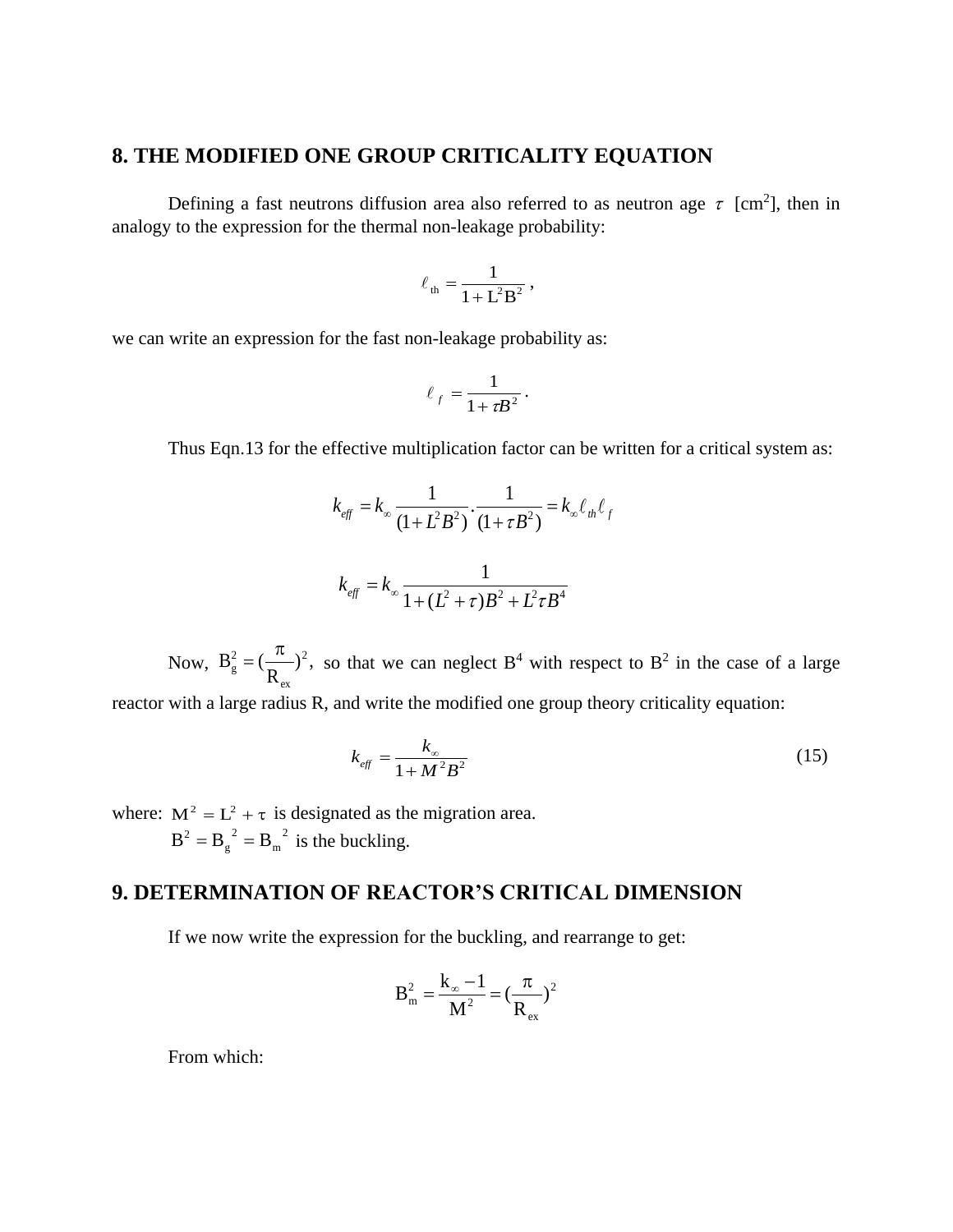$$
R_{\text{ex}} = \pi \sqrt{\frac{M^2}{k_{\infty} - 1}}
$$

and:

$$
R_c = R_{ex} - d = \frac{\pi M}{\sqrt{k_{\infty} - 1}} - d
$$
 (16)

is obtained as the reactor critical radius.

# **10. THE CRITICAL RADIUS OF AN UNREFLECTED AND UNMODERATED CRITICAL FISSILE SPHERE**

| Nuclide                  | Neutrons per<br>fission event<br>$\mathbf{v}$ | <b>Fission</b> cross<br>section<br>$\sigma_{\rm f}$<br>[barn] | Capture cross<br>section<br>$\sigma_c$<br>[barn] | <b>Transport cross</b><br>section<br>$\sigma_{\rm tr}$<br>[barn] |
|--------------------------|-----------------------------------------------|---------------------------------------------------------------|--------------------------------------------------|------------------------------------------------------------------|
| Plutonium <sup>239</sup> | 2.98                                          | 1.85                                                          | 0.260                                            | 6.8                                                              |
| Uranium <sup>235</sup>   | 2.6                                           | 1.40                                                          | 0.250                                            | 6.8                                                              |
| Uranium <sup>238</sup>   | 2.6                                           | 0.095                                                         | 0.16                                             | 6.9                                                              |
| Fe                       |                                               |                                                               | 0.006                                            | 2.7                                                              |
| Na                       |                                               |                                                               | 0.0008                                           | 3.3                                                              |
| Al                       |                                               |                                                               | 0.002                                            | 3.1                                                              |

Table 1. One Group Fast Group Constants, from ANL-5800 [4].

If we consider an unmoderated fissile reactor, the neutron spectrum would be a fast one, since no moderator is present to moderate the energy of the neutrons to thermal energy. The cross section data must be considered as weighed by a fast neutron spectrum instead of a thermal neutron spectrum in the case of moderated systems. Such fast one group constants differ from one source in the literature to another because of the flux weighting procedure that is adopted. One such set is shown in Table 1.

# **11. CRITICALITY OF BARE, UNREFLECTED AND UNMODERATED FAST REACTOR**

As an example, we shall calculate the critical radius, volume, and mass of a sphere of  $U^{235}$ , given the following fast spectrum data from Wirtz [3]: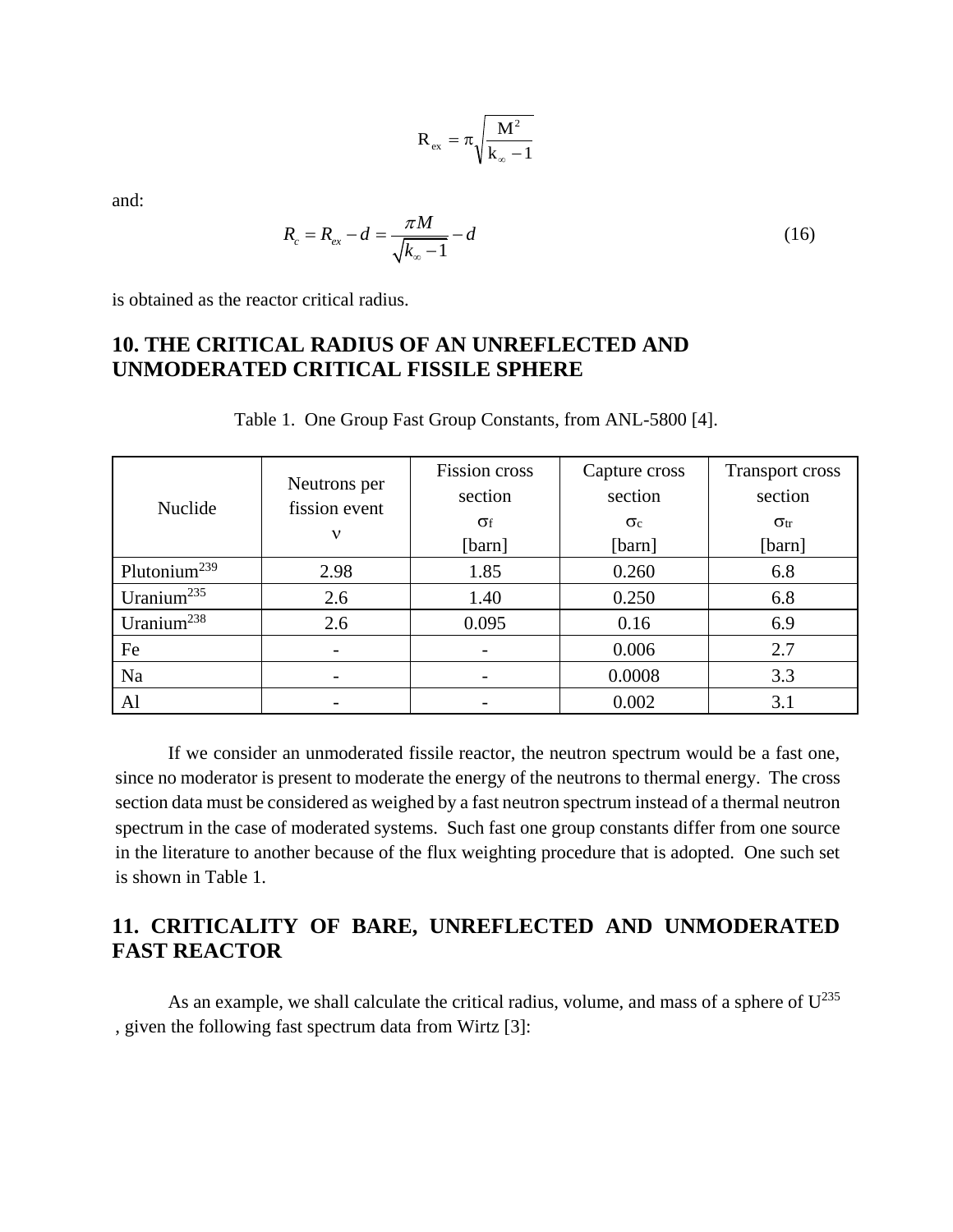$$
\rho(^{235}U) = 18.75 [gm/cm3]
$$
  

$$
v\sigma_f = 5.297 \text{ neutron.b}
$$
  

$$
\sigma_a = 2.844 b
$$
  

$$
\sigma_w = 8.246 b
$$

These data are chosen for a fast neutron spectrum since no moderator in included to slow the neutrons down. We shall use one-group theory, and neglect the extrapolation distance. The solution then proceeds as follows.

Equating the material and geometrical bucklings for a sphere in one-group theory:

$$
B_g^2 = (\frac{\pi}{R_c})^2 = \frac{k_{\infty} - 1}{L_f^2} = B_m^2
$$

Note that for the modified two-group theory  $L^2_f$  is to be replaced by the migration area  $M^2$ . From the last equation the critical radius is:

$$
R_c = \pi \sqrt{\frac{L_f^2}{k_\infty - 1}}
$$

where: infinite medium multiplication factor  $k_{\infty} = \eta \epsilon p f$ 

fast neutrons diffusion area  $L^2$ *f a*  $L_f^2 = \frac{D}{\Sigma}$ Σ fast neutrons diffusion coefficient 3 $\Sigma_{\rm tr}$  $D = \frac{1}{\sqrt{2}}$ Σ  $=$ 

For a pure  $U^{235}$  sphere the fuel utilization factor is:

$$
f = \frac{\sum_{aF}}{\sum_{a}} \approx \frac{\sum_{a}}{\sum_{a}} = 1.
$$

Also  $p \approx \epsilon \approx 1$  if we neglect fast fissions and resonance absorptions. Thus:

$$
k_{\infty} \approx \eta \approx \frac{V\sigma_f}{\sigma_a} = \frac{5.297}{2.844} = 1.86
$$

$$
\kappa_{\infty} \approx \eta \approx \frac{\sigma_a}{\sigma_a} = \frac{1.80}{2.844} = 1.80
$$
  

$$
\Sigma_{tr} = N\sigma_r = \sigma_r \frac{\rho A v}{M} = \frac{18.75 \times 0.6021 \times 10^{24}}{235} = 8.246 \times 10^{-24} = 0.396 \, [\text{cm}^{-1}]
$$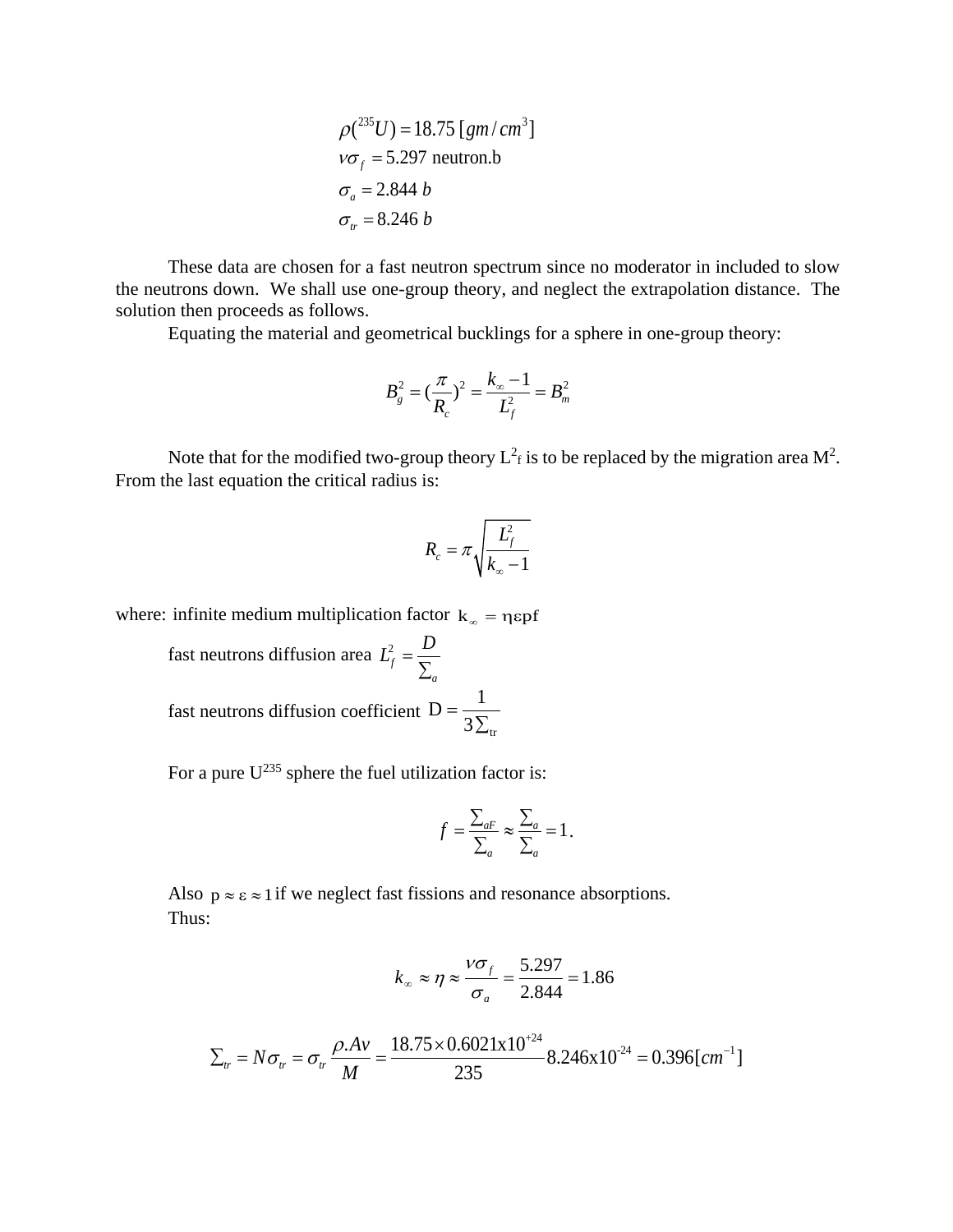$$
\Sigma_a = N\sigma_a = \sigma_a \frac{\rho.Av}{M} = \frac{18.75 \times 0.6021 \times 10^{24}}{235} \times 2.844 \times 10^{-24} = 0.137 \, [cm^{-1}]
$$

$$
L_f^2 = \frac{D}{\Sigma_a} = \frac{1}{3\Sigma_{tr}\Sigma_a} = \frac{1}{3 \times 0.396 \times 0.137} = 6.144 \, [cm^2]
$$

Thus the critical radius is:

$$
R_c = \pi \sqrt{\frac{6.144}{1.86 - 1}} = \pi \sqrt{7.144} = 8.397 \, [cm]
$$

The corresponding critical volume is:

$$
V_c = \frac{4\pi R_c^3}{3} = 2,480.054 \text{ [cm}^3\text{]}
$$

And the critical mass becomes:

ical mass becomes:  
\n
$$
M_c = V_c \rho = 2,480.054 \times 18.75 = 46,501.013 \text{ gm} = 46.5 \text{ kg}
$$

Table 2. Effective multiplication factor of unreflected and reflected fast reactor assemblies.

| <b>Assembly Core</b>                         | Reflector          | <b>Core Radius</b><br>$\lceil$ cm $\rceil$ | keff   |
|----------------------------------------------|--------------------|--------------------------------------------|--------|
| $U^{2\overline{33}}$                         |                    | 5.965                                      | 1.0115 |
| Godiva, $U^{\overline{235}}$                 |                    | 8.710                                      | 0.9912 |
| Jezebel, $P\overline{u^{239}}$               |                    | 6.285                                      | 1.0039 |
| 37.5 % $U^{235}$                             |                    | 14.57                                      | 0.9855 |
| 16.7 % $U^{235}$                             | 7.6 cm U           | 20.32                                      | 0.9893 |
| $U^{235}$                                    | $1.8 \text{ cm}$ U | 7.725                                      | 0.9907 |
| $\overline{U}^{235}$                         | 8.9 cm U           | 6.391                                      | 0.9939 |
| Topsy, $U^{\overline{235}}$                  | U                  | 6.045                                      | 0.9907 |
| $\overline{1}$ $\overline{1}$ <sup>235</sup> | 5.1 cm Fe          | 7.3900                                     | 0.9756 |
| I <sup>235</sup>                             | $4.6$ cm Th        | 7.800                                      | 0.9905 |
| ZPR-III 48                                   | 30 cm U            | 47.4200                                    | 1.0160 |

This compares to the radius of 8.71 cm and the critical mass of 48.8 kg for the Godiva critical experiment, which is a 93.9 percent  $U^{235}$  enriched system Oralloy compostion. The core radii of different fast critical assemblies are shown in Table 2. The Zero Power Reactor ZPR-III 48 experiment simulated a fast reactor with a core consisting of carbides of uranium<sup>235</sup> and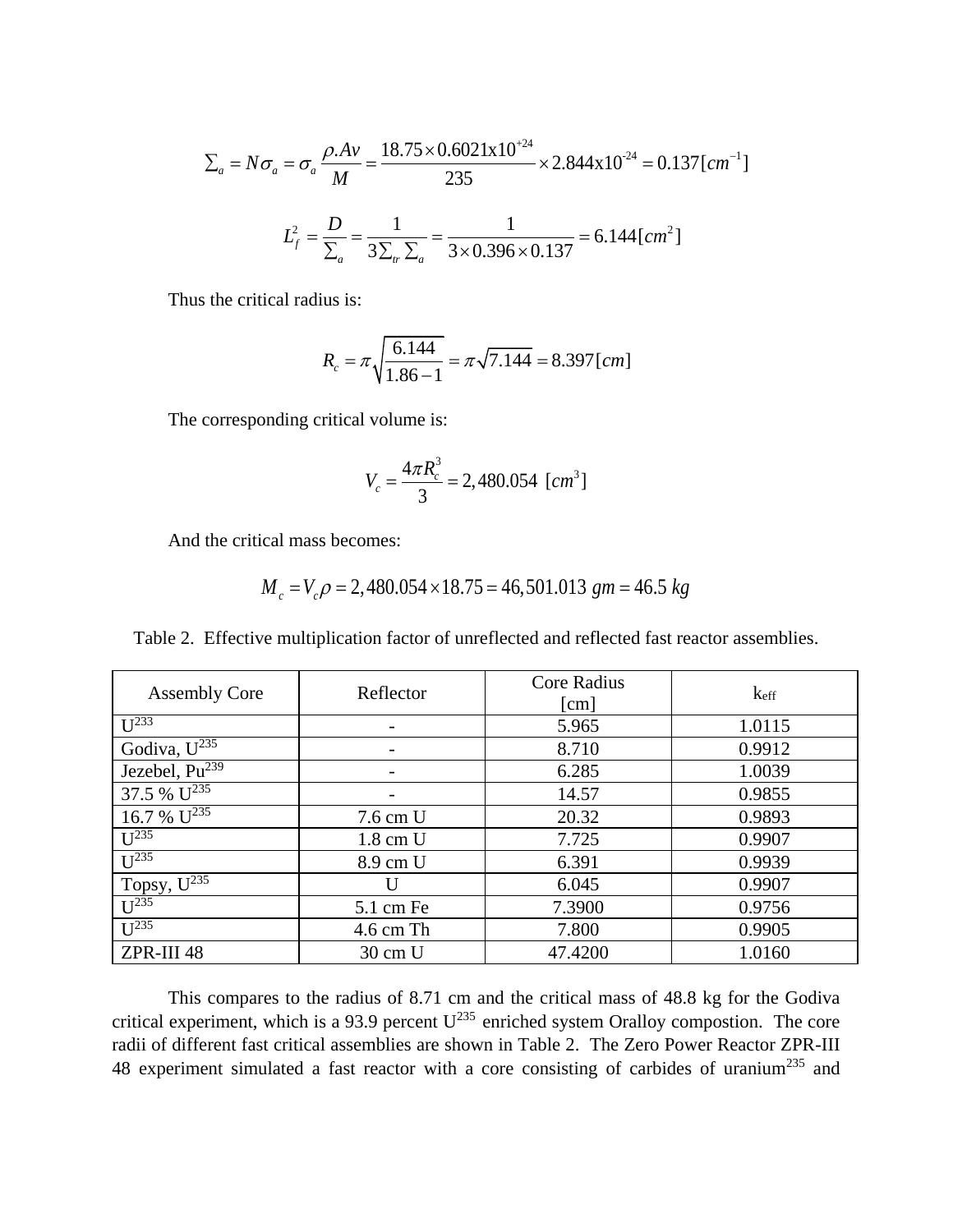plutonium<sup>239</sup>. Sodium was used as a coolant, iron as the structural material, and uranium was used as a reflector.



Figure 1. The Jezebel critical plutonium sphere experiment.

### **12. THE JEZEBEL CRITICAL PLUTONIUM SPHERE**

Critical experiments are conducted to experimentally check the calculated values of the critical masses. Figure 1 shows a critical experiment for a plutonium<sup>239</sup> sphere, designated as Jezebel, where the sphere is divided into three parts remotely brought together along sliding wires.

The Jezebel experiment, set up in 1954-1955, was a spherical bare unreflected homogeneous assembly of Pu that is stabilized with  $3 - 4.5$  atomic percent rare earth element gallium into the delta phase at room temperature. In 1956 its measured critical mass was determined as  $16.45 +/- 0.04$  kg. This value was updated in 1969 to  $16.57 +/- 0.10$  kg. A later estimation by the X-Division at the Los Alamos National Laboratory (LANL) in 2016 establishes a value of  $16.624 + (-0.065 \text{ kg})$ .

Solid plutonium is most malleable in the delta phase. This phase is the most suitable for its fabrication. The delta phase of pure plutonium is stable only between 600 and 700 kelvin well above the 293 kelvin of room temperature. The delta phase can be stabilized at room temperature with gallium, offering easier machinability, higher corrosion resistance and a melting temperature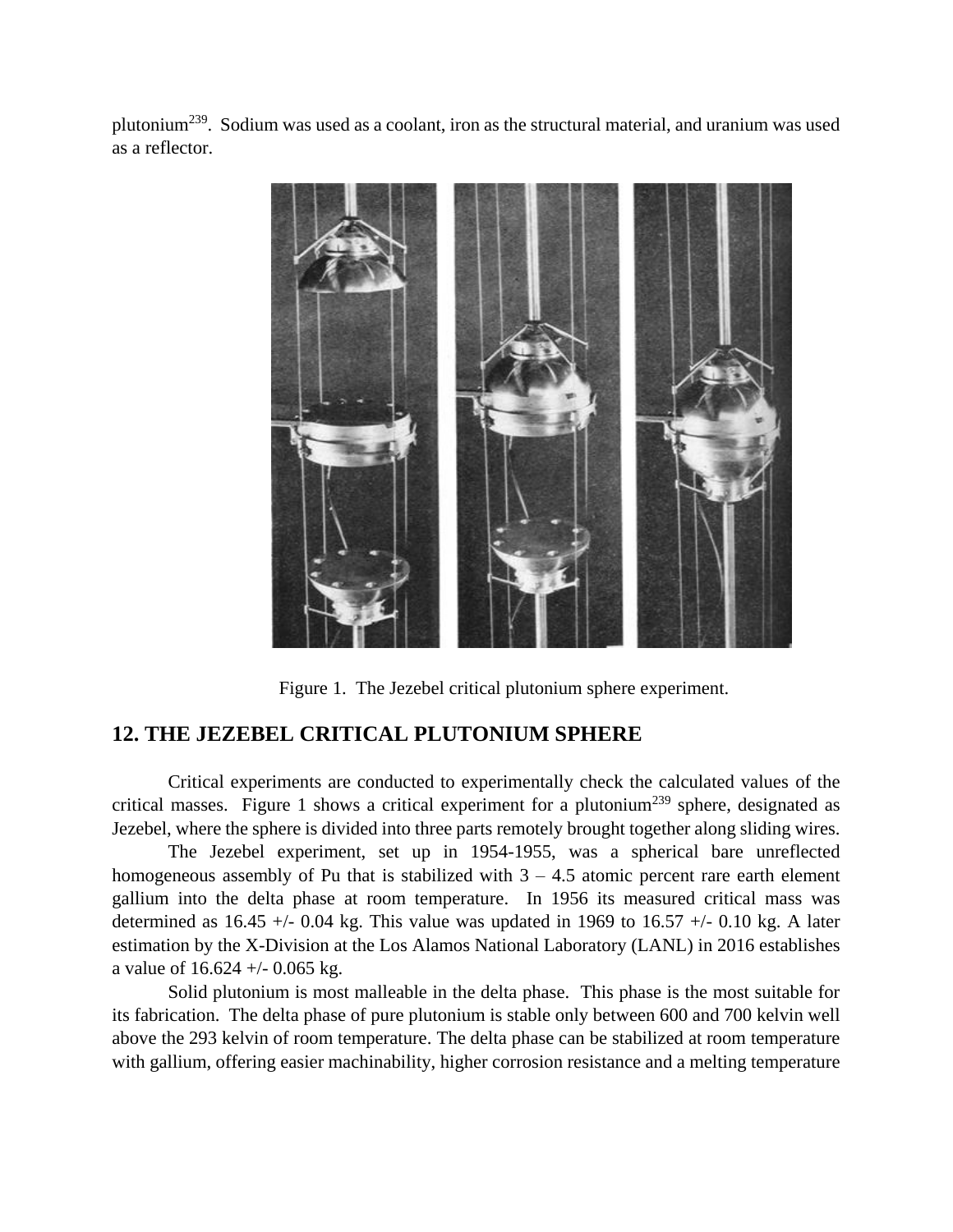at 650  $^{\circ}$ C. Unalloyed plutonium melts at a relatively low temperature around 640  $^{\circ}$ C to yield a liquid of higher density than the solid form from which it melts. The elastic properties of the delta face centered cubic (fcc) phase of plutonium are highly directional or anisotropic. This means that the elasticity of the metal varies widely along different crystallographic directions by a factor of six to seven.

The delta fcc form of plutonium is stable at high temperatures and the highly symmetric fcc structure can be retained at room temperature by adding 2 atomic percent of an alloy rare earth metal such as gallium.

#### **13. EFFECT OF EXTRAPOLATION DISTANCE**

If the extrapolation distance is not neglected in the treated example, then:

$$
d \approx 0.71 \lambda_{tr} = \frac{0.71}{\Sigma_{tr}} = \frac{0.71}{0.396} = 1.793 \text{ cm}
$$

and since in this case the extrapolated radius is:

$$
R_{ex} = R_c + d = 8.397 \, \text{cm}
$$

Thus the critical assembly radius is:

$$
R_c = 8.397 - 1.793 = 6.604 \, \text{cm}
$$

The critical volume will be:

$$
V_c = \frac{4\pi (6.604)^3}{3} = 1,206.451 \text{ cm}^3
$$

and the critical mass can be calculated as:

$$
M_c = 1,206.451 \times 18.75 = 22,620.962 \, gm = 22.6 \, kgs
$$

This is much different from the previously determined value, almost by a factor of one half, emphasizing the need to account for the extrapolation distance in small reactors. In large reactors it can be neglected. In addition, more sophisticated methods than one-group diffusion theory, such as transport theory are needed to theoretically determine the accurate sizes of critical assemblies.

## **14. CRITICALITY OF MODERATED HOMOGENEOUS REACTORS WITH DIFFERENT GEOMETRIES**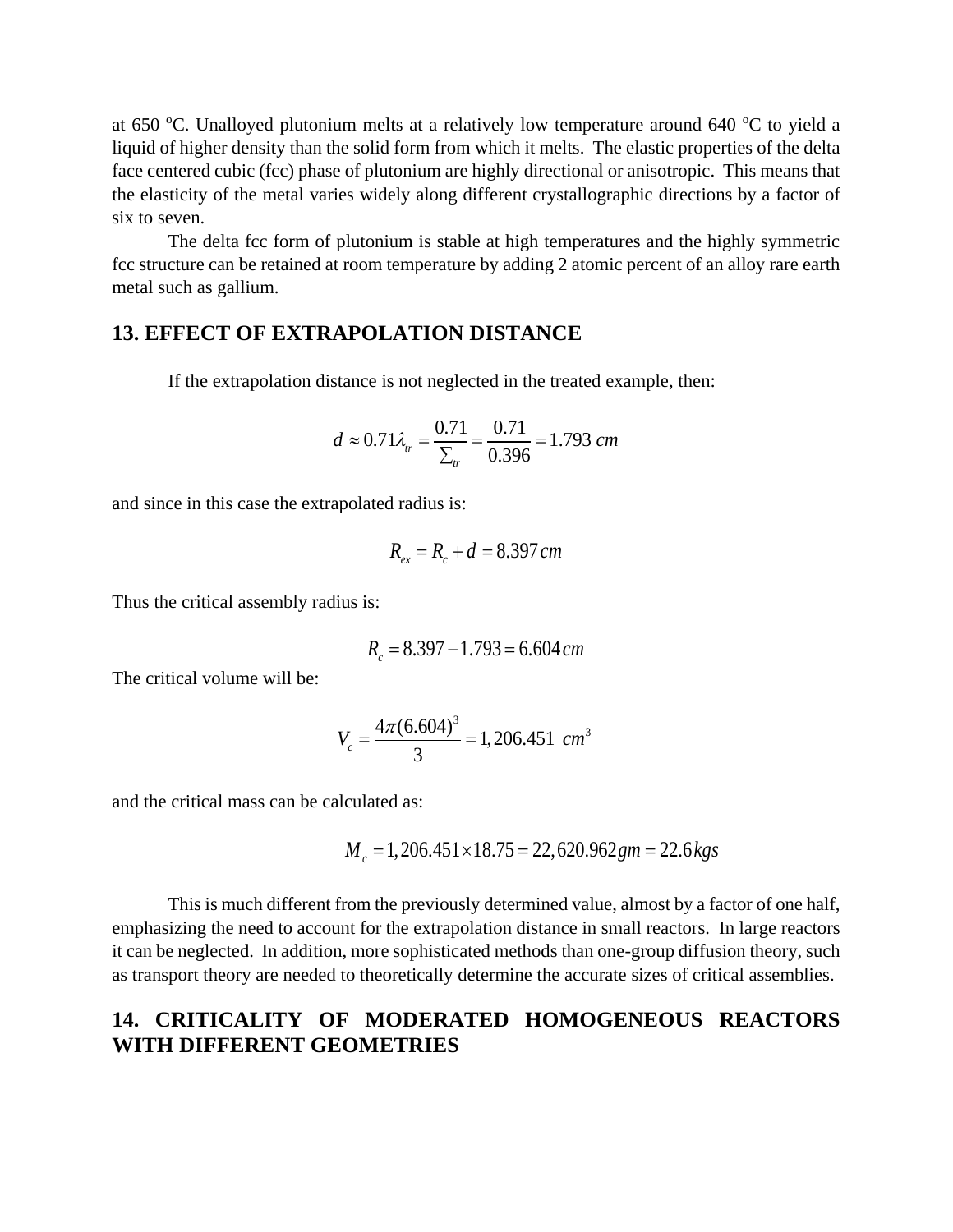Let us consider a large reactor that is composed of a homogeneous mixture of pure  $U^{235}$ and graphite as carbon. There is one atom of  $U^{235}$  for every 10,000 atoms of carbon, or:

$$
\frac{N_C}{N_U} = 10^4.
$$

The migration area is  $M^2 = 3,040$  cm<sup>2</sup>. We ask ourselves the following questions:

1. What is the material buckling ?

2. If the reactor is a bare cylinder with a height equal twice the radius, what is the critical radius ?

3. If the reactor is a bare sphere, what is its critical radius ?

4. If the reactor is a cube, what is its critical radius ?

We shall compare the required critical volumes for the three last cases and estimate the  $U^{235}$  mass required for criticality in each case. We proceed with the solution in the following way. From the modified one-group theory, the material buckling is given by:

$$
B_{m}^{2}=\frac{k_{\infty}-1}{M^{2}},\ k_{\infty}=-\eta \epsilon p f
$$

where:  $M^2$  is the migration area.

Neglecting fast fissions, then  $\varepsilon \approx 1$ , and neglecting resonance absorption, then  $p \approx 1$ . The regeneration factor can be written as:

$$
\eta = v \frac{\sigma_f}{\sigma_a} = \frac{v}{1 + \alpha} = 2.08
$$

The thermal utilization factor is:

$$
f = \frac{\sum_{aF}}{\sum_{aF} + \sum_{aC}} = \frac{1}{1 + \frac{N_C}{N_F} \frac{\sigma_{aC}}{\sigma_{aF}}}
$$

Substituting:

$$
\sigma_{ac} = 3.4 \times 10^{-6} b
$$

$$
\sigma_{aF} = 2.844 b
$$

$$
\frac{N_C}{N_U} = \frac{N_C}{N_F} = 10^4
$$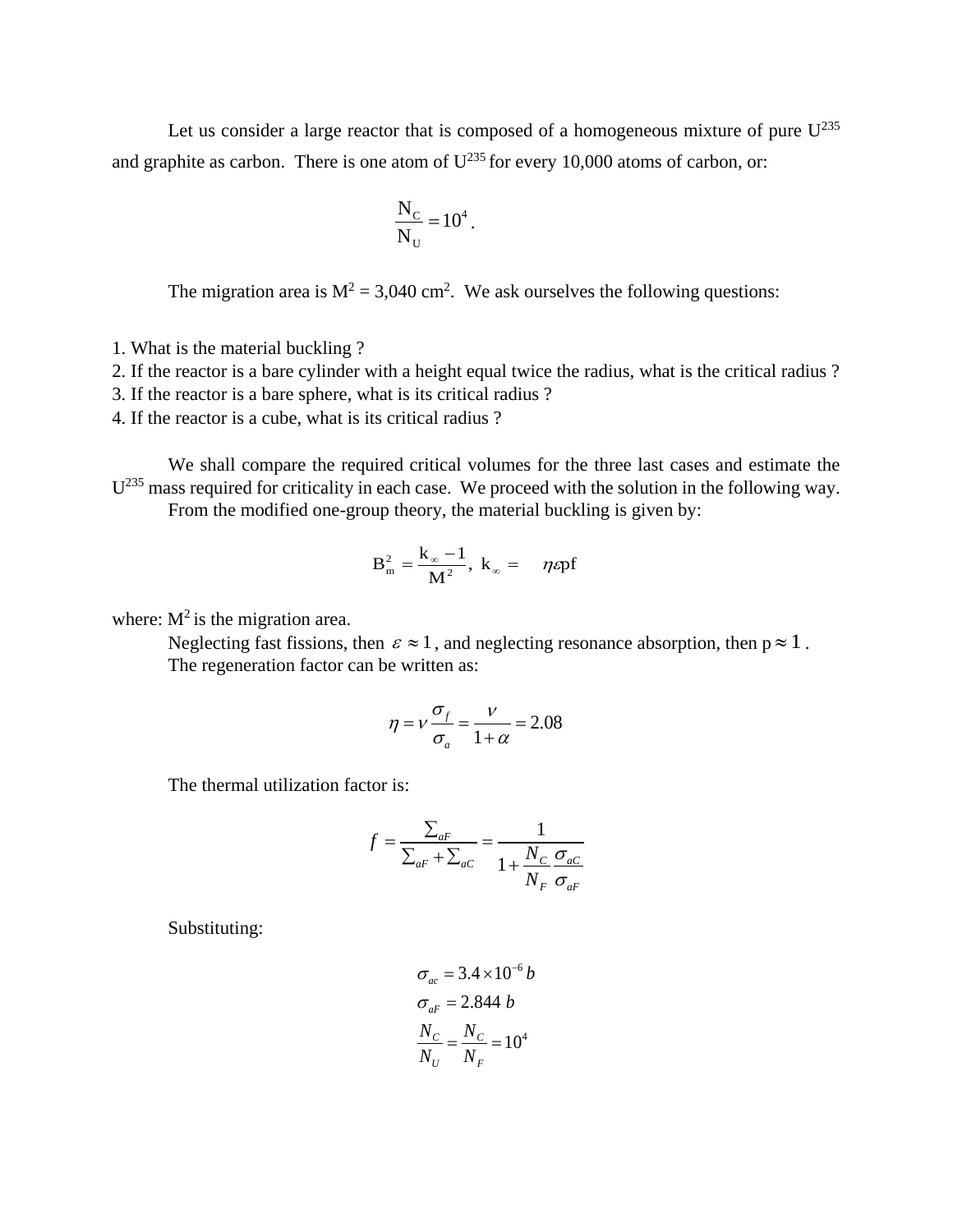we get:

$$
f = 0.988
$$
.

From which:

$$
k_{\infty} \approx 2.08 \times 1 \times 1 \times 0.988 = 2.06
$$
.

The material buckling becomes:

$$
B_{\rm m}^2 = \frac{2.06 - 1}{3040} = 3.49 \times 10^4 \text{cm}^{-2}
$$

For an unreflected bare cylindrical core, neglecting the extrapolation lengths, the geometrical buckling is:

$$
B_g^2 = (\frac{\pi}{H})^2 + (\frac{2.405}{R})^2
$$

Since the height of the reactor  $H = 2R$ , we get:

$$
B_g^2 = (\frac{\pi}{2R})^2 + (\frac{2.405}{R})^2 = \frac{8.25}{R^2}
$$

Equating the geometrical buckling to the material buckling the critical radius is:

$$
R_c = \left(\frac{8.25}{3.49 \times 10^{-4}}\right)^{1/2} = 153.75
$$
 cm

For an unreflected bare sphere:

$$
B_g^2 = (\frac{\pi}{R})^2,
$$

and:

$$
R_c = (\frac{\pi^2}{3.49 \times 10^{-4}})^{\frac{1}{2}} = 168.17 \text{cm}
$$

For a cube:

$$
B_g^2 = 3 \times (\frac{\pi}{a})^2,
$$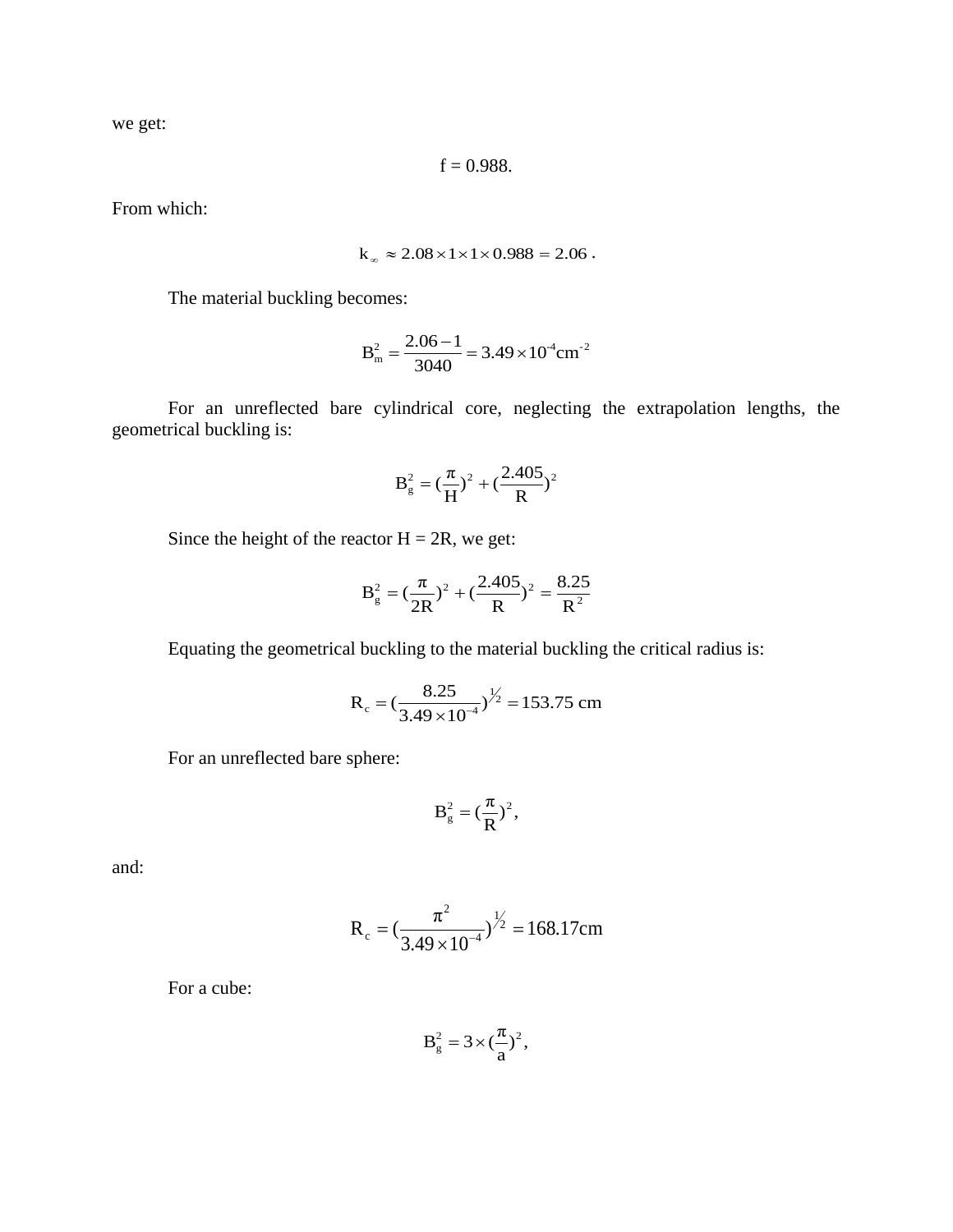and:

$$
a_c = \left(\frac{3\pi^2}{3.49 \times 10^{-4}}\right)^{1/2} = 291.8 \text{cm}
$$

The critical volumes are:

s are:  
\n
$$
V_c(cylinder) = \pi R^2 H = \pi R^2.2R_c = 2\pi R_c^3 = 2.28 \times 10^7 cm^3
$$
\n
$$
V_c(sphere) = \frac{4\pi R_c^3}{3} = 1.99 \times 10^7 cm^3
$$
\n
$$
= 2.47 \times 10^7 cm^3
$$

We can notice that even though:

$$
R_c(cylinder) < R_c(sphere) < a_c(cube),
$$

we have:

$$
V_c(sphere.) < V_c(cylinder) < V_c(cube). \label{eq:1}
$$

The mass of uranium needed for criticality in each case can be calculated as follows:

$$
\frac{N_{C}}{N_{U}} = 10^{4} = \frac{\frac{\rho_{C}(V - V_{U})A_{V}}{12}}{\frac{\rho_{U}V_{U}A_{V}}{235}}
$$

From which:

$$
10^4 \cdot \frac{\rho_U}{\rho_C} \cdot \frac{12}{235} \cdot V_U = V - V_U
$$

and:

$$
g_{\mathrm{U}} = \rho_{\mathrm{U}} V_{\mathrm{U}} = \frac{\rho_{\mathrm{U}} V}{1 + 10^4 \cdot \frac{\rho_{\mathrm{U}}}{\rho_{\mathrm{C}}} \cdot \frac{12}{235}}
$$

where: gu is the weight of  $^{235}$ U in volume V [gms],

 $V_{\text{U}}$  is the volume occupied by <sup>235</sup>U,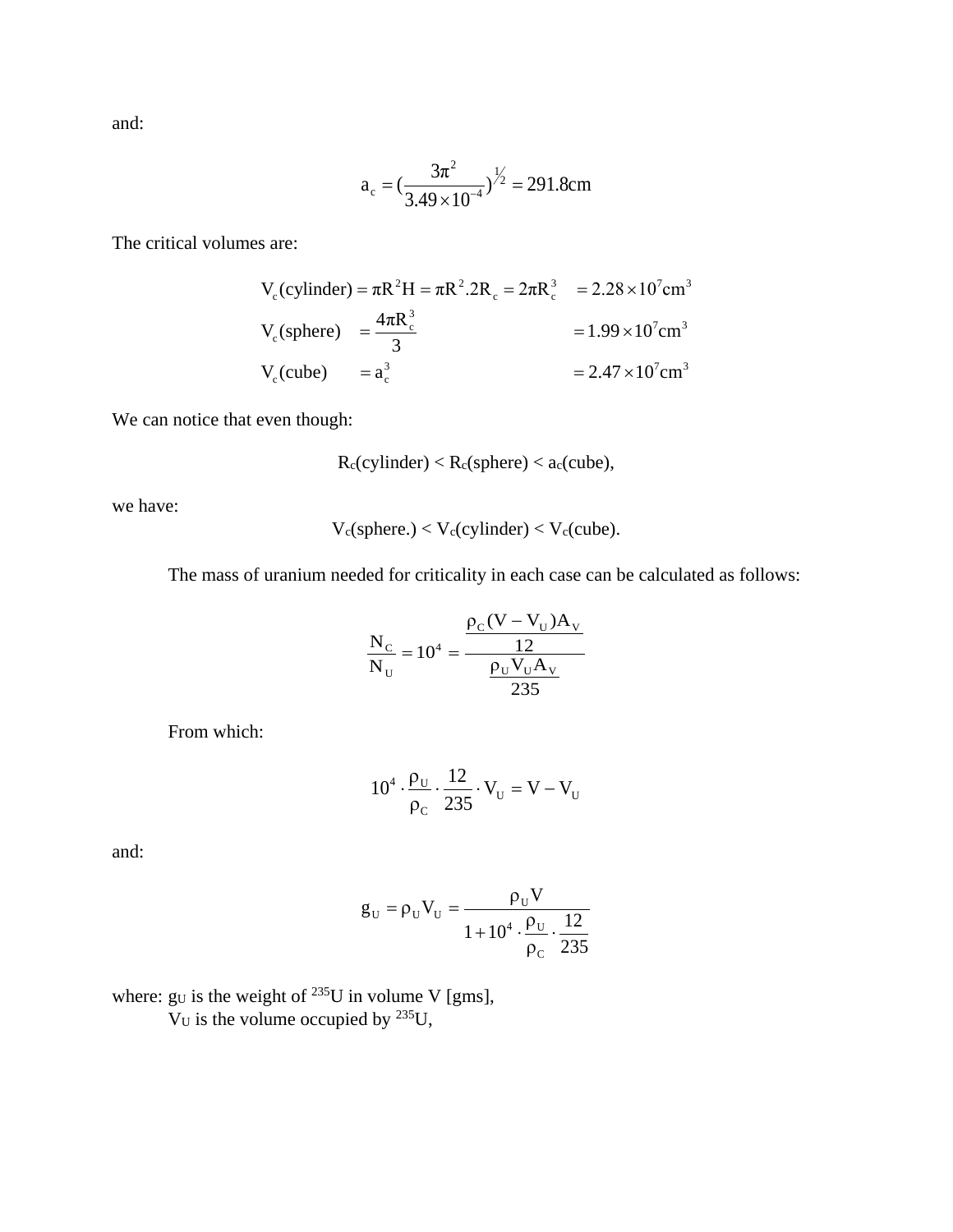$$
\rho_c = 1.60 \frac{gm}{cm^3},
$$
  
\n
$$
\rho_U = 19.1 \frac{gm}{cm^3}.
$$

Substituting for the constants:

$$
g_U = 3.13 \times 10^{-3} V.
$$

From which:

$$
(g_U)_{cylinder} = 7.14 \times 10^4 \text{ gm}
$$
  
\n $(g_U)_{sphere} = 6.23 \times 10^4 \text{ gm}$   
\n $(g_U)_{cube} = 7.73 \times 10^4 \text{ gm}$ 

We can notice that:

$$
(g_U)_{sphere} < (g_U)_{cylinder} < (g_U)_{cube}
$$

This implies that a sphere is the optimal geometry from the point view of minimum fissile mass requirements for attaining criticality.

# **15. CRITICALITY OF REACTOR CORE WITH AN INFINITE REFLECTOR**

Let us consider a spherical reactor of radius R and surrounded by an infinite reflector. We shall use the modified one-group theory to find the corresponding criticality conditions and the flux distribution in the core and in the reflector. A reflector is considered "infinite" if its thickness is equal to a large number of neutron mean free paths in it.

The modified one-group thermal diffusion equations in the core and reflector are:

$$
D_C \nabla^2 \phi_C - \sum_{ac} \phi_C + k_{\infty} \sum_{ac} \phi_C = 0
$$
  

$$
D_r \nabla^2 \phi_r - \sum_{ar} \phi_r = 0
$$

The solution in the core is:

$$
\phi_C = \frac{C \sin Br}{r} = \phi_0 \frac{\sin Br}{Br},
$$

where: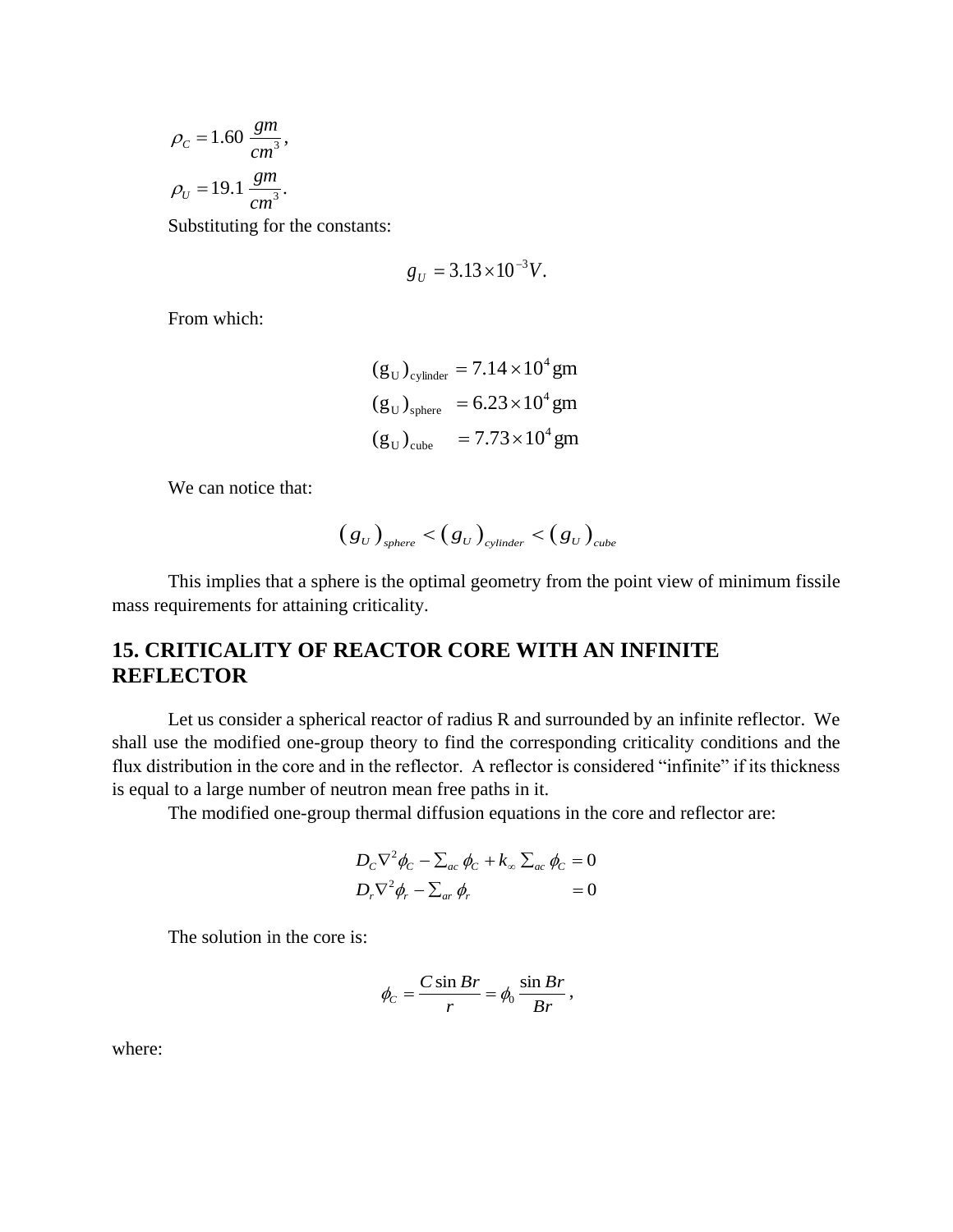$$
B^2 = \frac{k_\infty - 1}{M^2}
$$

The solution in the reflector is:

$$
\phi_r = \frac{A e^{-r/L_r}}{r} + \frac{F e^{+r/L_r}}{r}
$$

where:

$$
L_{\rm r} = \frac{D_{\rm r}}{\sum_{\rm ar}}.
$$

For an infinite reflector and a finite flux,  $F = 0$ .

Applying the continuity of the flux and the current using Fick's law at the interface between the core and the reflector  $r = R$ , we get:

$$
\phi_0 \frac{\sin BR}{BR} = \frac{A e^{-r/L_r}}{R}
$$

$$
-D_c \frac{\phi_0}{B} (\frac{B \cos BR}{R} - \frac{\sin BR}{R^2}) = D_r A e^{-R/L_r} (\frac{1}{L_r R} + \frac{1}{R^2})
$$

Dividing both equations we get:

$$
-D_C(B \cot BR - \frac{1}{R}) = D_r(\frac{1}{L_r} + \frac{1}{R})
$$
  
BR \cot BR =  $1 - \frac{D_r}{D_c}(\frac{R}{L_r} + 1)$ 

This is a transcendental equation that can be solved graphically or by an iterative numerical method to obtain the critical radius, volume and mass, as well as the flux distribution in the core and reflector.

# **16. CRITICALITY OF REACTOR CORE WITH A FINITE SIZE REFLECTOR**

A reflector of a scattering material surrounding a fissile core will reflect the neutrons that are leaking from the surface. This leads to a smaller critical mass for the fissile core. For a finite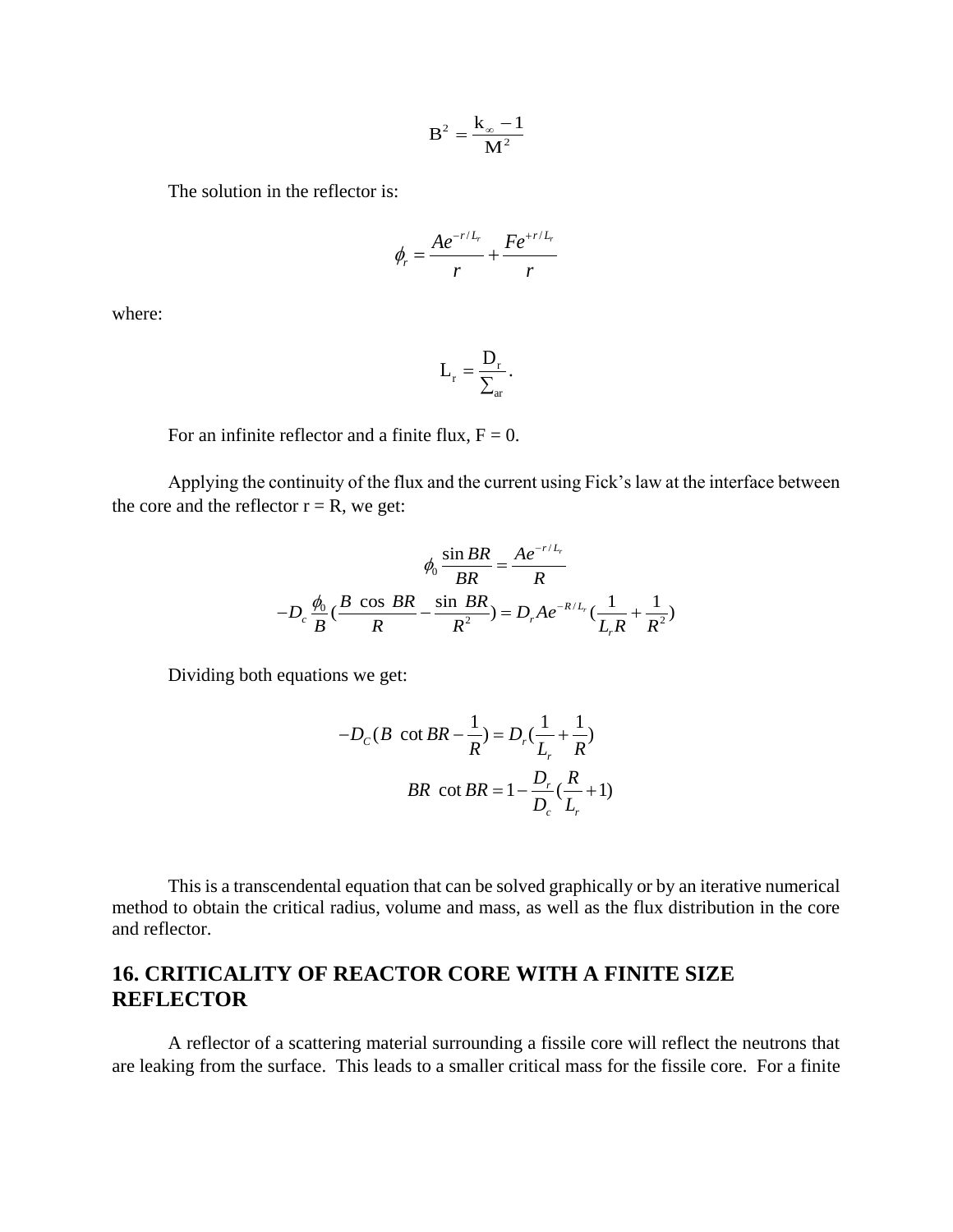reflector of thickness T, the magnitude of  $C \neq 0$ , and it is more convenient to write the solution in the reflector as:

$$
\phi_r = \frac{A\cosh(r/L_r)}{r} + \frac{C\sinh(r/L_r)}{r}.
$$

Applying the condition for the vanishing of the flux at  $r = R+T+d$ , we get:

$$
C = -A \frac{R + T + d}{L_r}
$$
  

$$
C = -A \frac{L_r}{\sinh \frac{R + T + d}{L_r}} = -A \coth \frac{R + T + d}{L_r},
$$

thus:

$$
\phi_r = \frac{A \cosh(r/L_r)}{r} - A \cosh \frac{R + T + d}{L_r} \cdot \frac{\sinh(r/L_r)}{r}
$$
  
\n
$$
= \frac{A}{r \sinh \frac{R + T + d}{L_r}} (\sinh \frac{R + T + d}{L_r} \cdot \cosh \frac{r}{L_r} - \cosh \frac{R + T + d}{L_r} \cdot \sinh \frac{r}{L_r})
$$
  
\n
$$
= \frac{A}{r \sinh \frac{R + T + d}{L_r}} \sinh \frac{R + T + d - r}{L_r}
$$

Applying the conditions of continuity of the flux and current at  $r = R$ , we get:

Solving the conditions of continuity of the flux and current at r = R, we get:  
\n
$$
\phi_0 \frac{\sin BR}{BR} = \frac{A}{R \sinh \frac{R+T+d}{L_r}} \sinh \frac{T+d}{L_r}
$$
\n
$$
-D_c \frac{\phi_0}{B} (\frac{B \cos BR}{R} - \frac{\sin BR}{R^2}) = \frac{AD_r}{\sinh \frac{R+T+d}{L_r}} (\frac{\cos \frac{(T+d)}{L_r}}{L_r R} + \frac{\sinh \frac{(T+d)}{L_r}}{R^2})
$$

Dividing both equations:

$$
-D_c (B \cot BR - 1/R) = D_r(\frac{C \cot h \frac{T+d}{L_r}}{L_r} + \frac{1}{R})
$$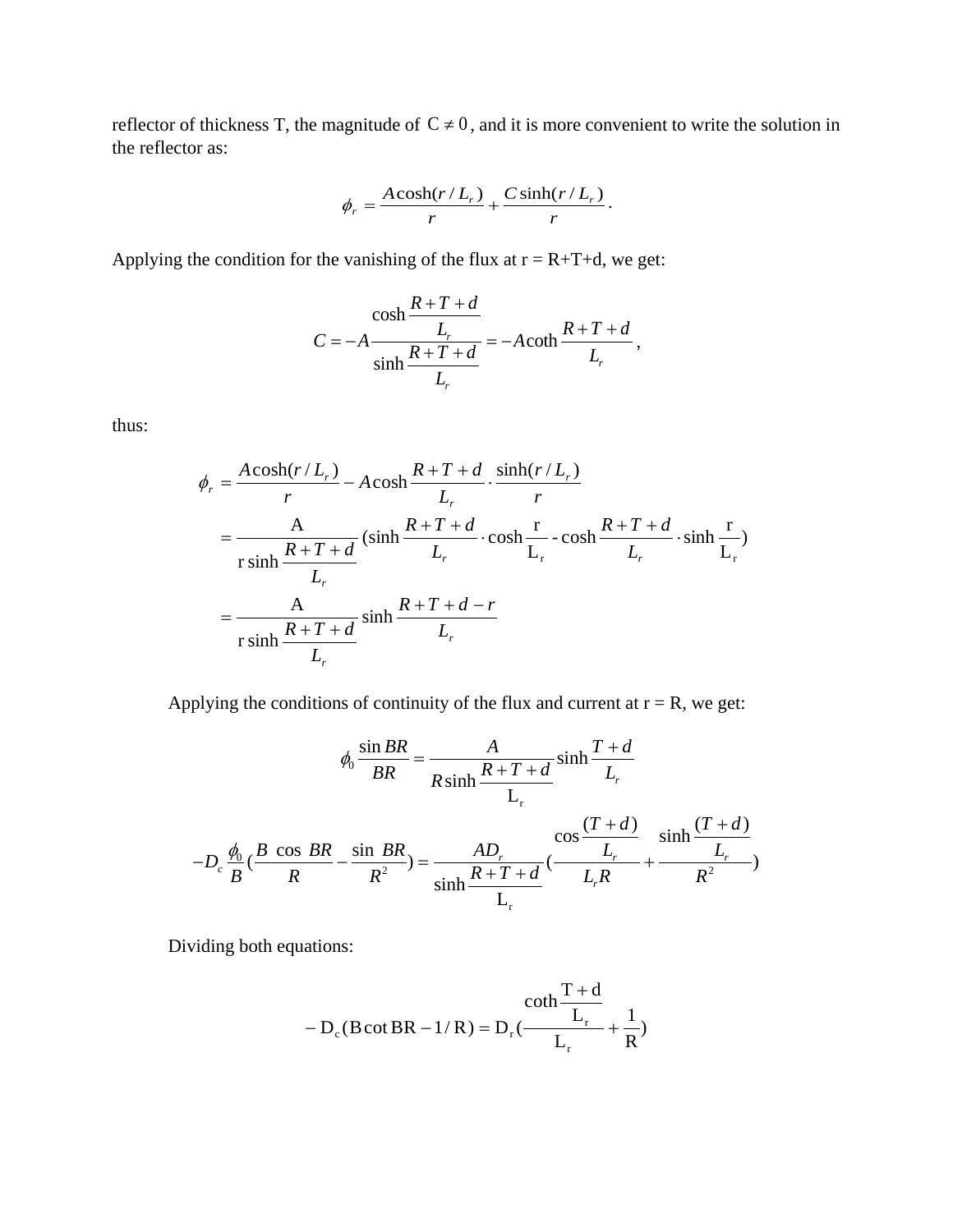Thus we get as a criticality condition for a reflector of thickness T, a transcendental equation to be solved graphically or numerically for the critical dimensions and flux distributions:

$$
\cot BR = \frac{1}{BR} (1 - \frac{D_r}{D_c}) - \frac{D_r}{D_c} \cdot \frac{1}{BL_r} \cdot \coth \frac{T + d}{L_r}.
$$

### **17. STANDING-WAVE FAIL-SAFE REACTOR CORE**

Systems engineers have a maxim that: "If a system is not designed to be fail-safe, tested under all combinations of extreme conditions, and operated perfectly, it will fail." Hence it is mandatory that nuclear reactors designs must follow this maxim both at the design and the operational stages. Murphy's Law: "If anything can go wrong, it will," or: "Anything that can go wrong, will go wrong," forces us to infer that our engineering systems will eventually fail if they were not developed so as to not fail in the first place. We thus attempt the consideration of a definitely fail-safe reactor design.

Consider a spherical, or a cylindrical reactor core with core radius R surrounded with an infinite reflector. If the core infinite medium multiplication factor is chosen to be exactly unity:

 $k_{\infty} = 1$ ,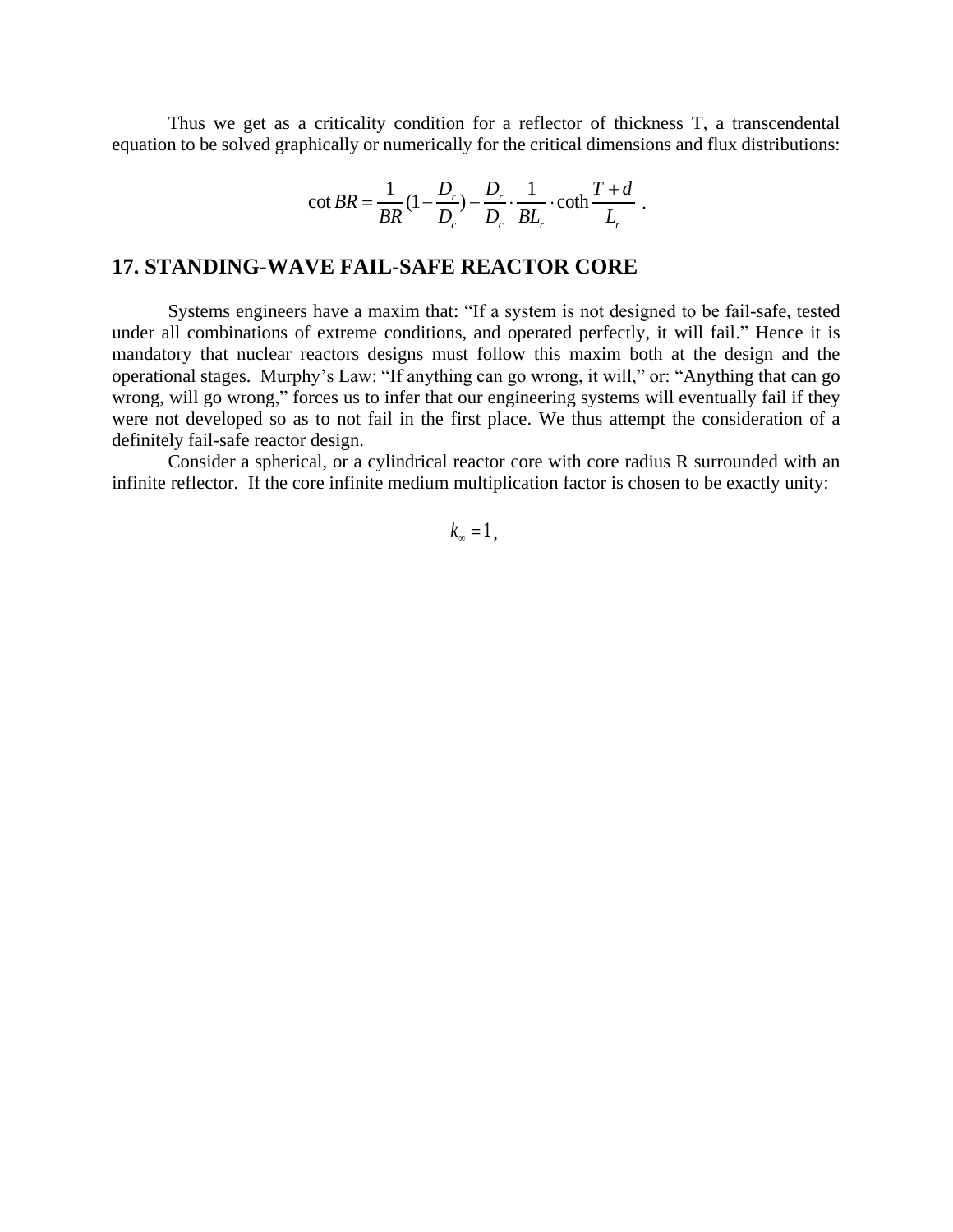

Figure 2. Geometry of a spherical or cylindrical core with an infinite reflector and a neutron source reflector interface.

the system would be essentially subcritical even with the presence of the reflector because of the leakage from the core to the reflector leading to a value of the effective multiplication factor of less than unity:

$$
k_{\text{eff}} < 1
$$

This would be a desirable inherently fail-safe situation encountered, for instance, during the rocket launch of a reactor into space or during its transport. Once the launch is safely completed the system can be made critical or armed if a neutron source of fissile material such as  $U^{235}$  is introduced to displace a void or an absorbing layer (for added safety) between the core and the reflector.

This can also be the basis of a fail-safe fission reactor configuration with a fission region neutron source or a neutron source from a DD or DT fusion reactor or an accelerator-driven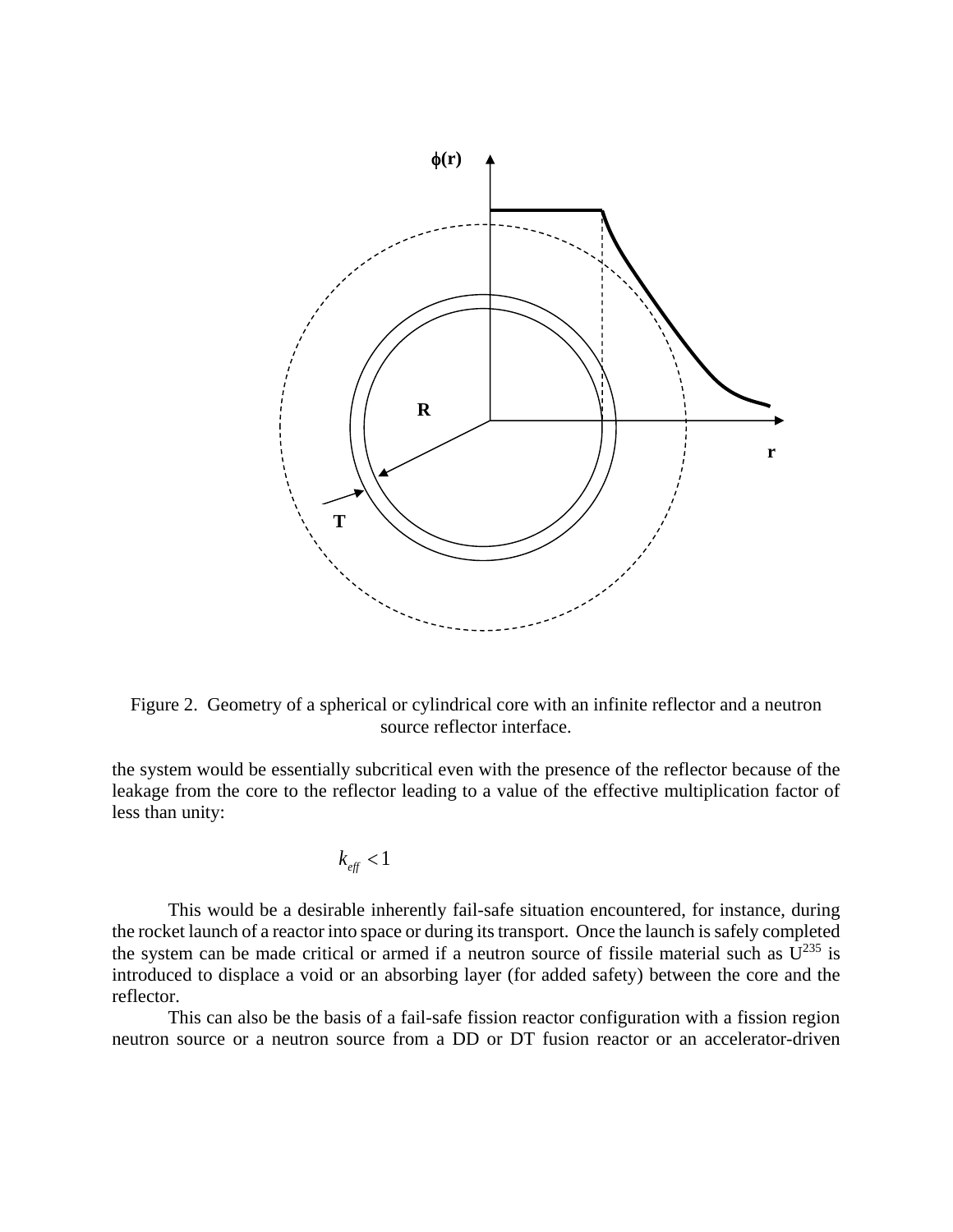spallation system. The system falls automatically into a subcritical configuration once the neutron source is absent.

Assuming a thin thickness T of fissile material with a macroscopic absorption cross section  $\Sigma_a$ , and macroscopic fission cross section  $\Sigma_f$ , the neutron source introduces a net current at the interface equal to:

$$
J_{\substack{neutron \\ source}} = V \sum_{f} \phi_{c}(R) . T - \sum_{aF} \phi_{c}(R) . T
$$
  
= 
$$
V \frac{\sum_{f}}{\sum_{aF}} \sum_{aF} \phi_{c}(R) . T - \sum_{aF} \phi_{c}(R) . T
$$
  
= 
$$
(\eta_{\substack{neutron}} - 1) \sum_{aF} \phi_{c}(R) . T
$$

where:  $\phi_c(R)$  is the value of the flux at the core and reflector interface where the neutron source is introduced.

We can write diffusion equations for the core and reflector regions as:

$$
\begin{aligned}\n\text{Core:} \qquad & D_c \nabla^2 \phi_c - \sum_{ac} \phi_c + \eta_c \sum_{aFc} \phi_c = 0 \\
\text{Reflector:} \quad & D_r \nabla^2 \phi_r - \sum_{ar} \phi_r = 0\n\end{aligned}
$$

Now we can suggest that for a fast unmoderated reactor material in the core with unity resonance escape probability p and fast fission factor ε:

$$
k_{\infty} = \eta_c \varepsilon p f \simeq \eta_c \cdot 1.1.f = \eta_c f
$$

and:

$$
\eta_c \sum_{aF} = \eta_c \frac{\sum_{aF}}{\sum_{ac}} \sum_{ac} = \eta_c f \sum_{ac} = k_{\infty} \sum_{ac}
$$

Substituting in the core and reflector diffusion theory equations:

$$
\nabla^2 \phi_c + \frac{(k_{\infty} - 1)}{L_c^2} \phi_c = 0, \ L_c^2 = \frac{D_c}{\sum_{ac}}
$$
  

$$
\nabla^2 \phi_r - \frac{1}{L_r^2} \phi_r = 0, \ L_r^2 = \frac{D_r}{\sum_{ac}}
$$

If the material of the core is chosen with an infinite medium multiplication factor of unity, the material buckling in the core is: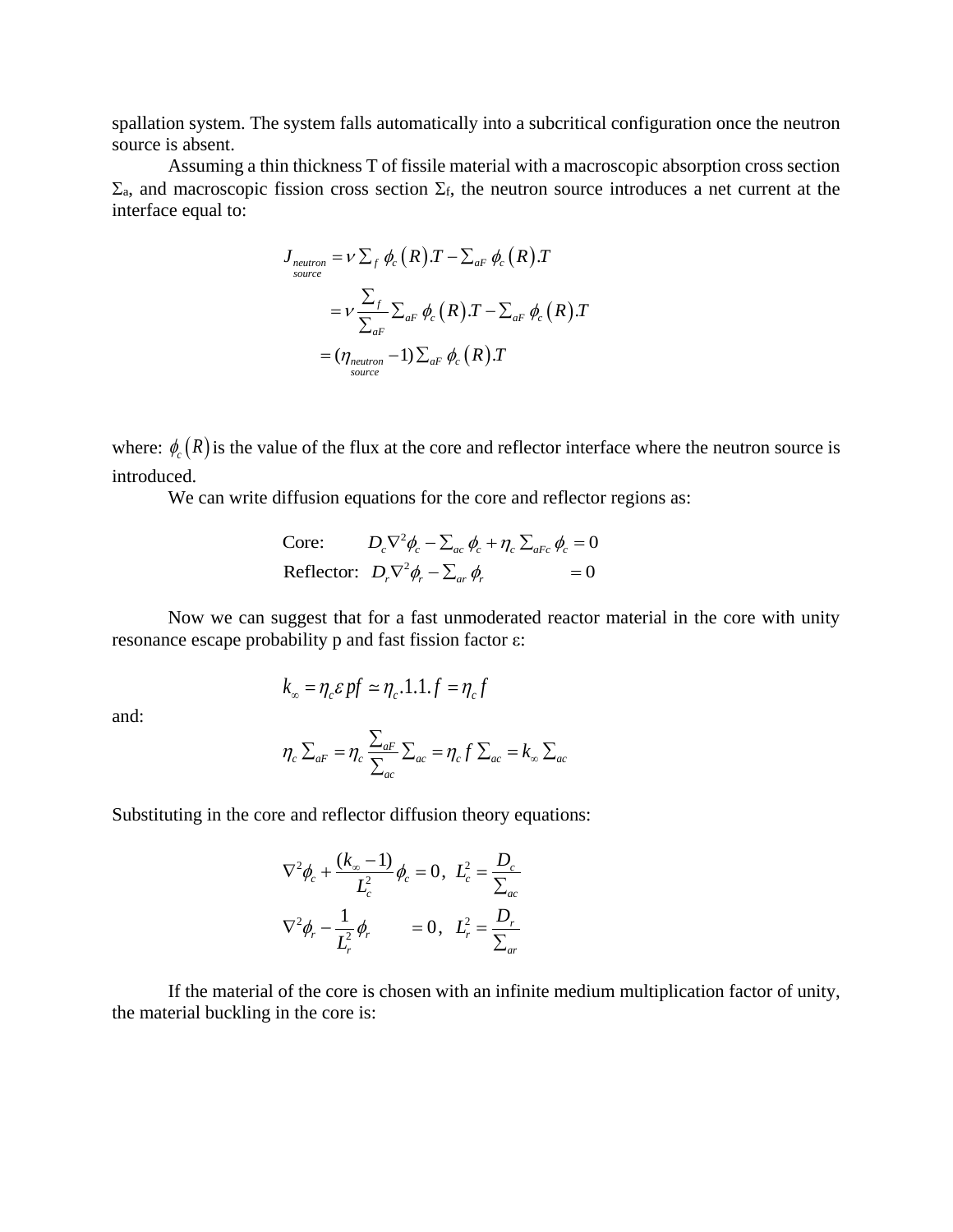$$
B_c^2 = \frac{k_\infty - 1}{L_c^2} = \frac{1 - 1}{L_c^2} = 0
$$

The zero material buckling of the core means that a flat flux distribution exists in the core implying a uniform power distribution, a desirable feature leading to uniform fuel burnup as well as heat generation.

#### **18. SPHERICAL CORE**

In spherical geometry:

$$
\nabla^2 \phi_c(r) = 0,
$$
  
\n
$$
\frac{1}{r^2} \frac{d}{dr} (r^2 \frac{d\phi_c(r)}{dr}) = 0,
$$
  
\n
$$
\frac{d}{dr} (r^2 \frac{d\phi_c(r)}{dr}) = 0,
$$
  
\n
$$
\int d(r^2 \frac{d\phi_c(r)}{dr}) = \int 0 dr,
$$
  
\n
$$
(r^2 \frac{d\phi_c(r)}{dr}) = C,
$$
  
\n
$$
\frac{d\phi_c(r)}{dr} = \frac{C}{r^2}, \forall r \neq 0,
$$
  
\n
$$
\int d\phi_c(r) = \int \frac{C}{r^2} dr
$$
  
\n
$$
\phi_c(r) = -\frac{C}{r} + F
$$

For a finite flux in the core,  $C = 0$ , and:

$$
\phi_c(r) = F = \text{constant}.
$$

### **19. SEMI INFINITE SLAB GEOMETRY**

In slab cartesian geometry, for a semi-infinite slab, this reduces to: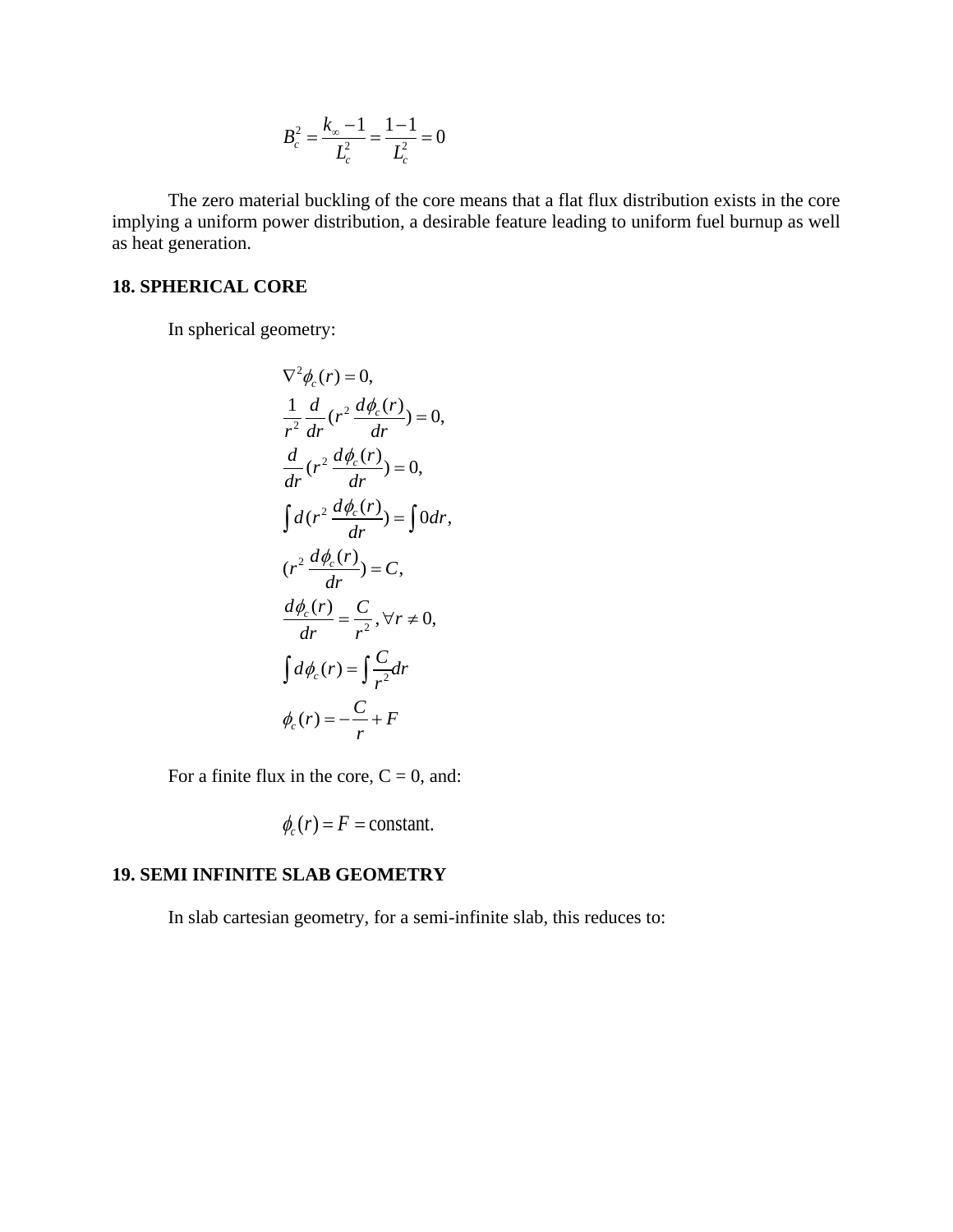$$
\nabla^2 \phi_c(\mathbf{x}) = 0,
$$
  
\n
$$
\frac{d^2 \phi_c(\mathbf{x})}{dx^2} = 0,
$$
  
\n
$$
\frac{d}{dx}(\frac{d\phi_c(\mathbf{x})}{dx}) = 0,
$$
  
\n
$$
\int d(\frac{d\phi_c(\mathbf{x})}{dx}) = \int 0 dx,
$$
  
\n
$$
\frac{d\phi_c(\mathbf{x})}{dx} = \mathbf{C},
$$
  
\n
$$
\int d\phi_c(\mathbf{x}) = \int C dx
$$
  
\n
$$
\phi_c(\mathbf{x}) = Cx + F
$$

For a finite flux in the core,  $C = 0$ , and again:

$$
\phi_c(\mathbf{x}) = F = \text{constant}.
$$

## **20. SEMI INFINITE CYLINDER GEOMETRY**

In cylindrical geometry, for a semi-infinite cylinder, this reduces to:

$$
\nabla^2 \phi_c(r) = 0,
$$
  
\n
$$
\frac{1}{r} \frac{d}{dr} \left(r \frac{d\phi_c(r)}{dr}\right) = 0,
$$
  
\n
$$
\int d\left(r \frac{d\phi_c(r)}{dr}\right) = \int r \cdot 0 dr,
$$
  
\n
$$
r \frac{d\phi_c(r)}{dr} = C,
$$
  
\n
$$
\frac{d\phi_c(r)}{dr} = \frac{C}{r}, \forall r \neq 0,
$$
  
\n
$$
\int d\phi_c(r) = \int \frac{C}{r} dr
$$
  
\n
$$
\phi_c(r) = C \ln r + F
$$

For a finite flux in the core,  $C = 0$ , and again:

$$
\phi_c(r) = F = \text{constant}.
$$

The flux solution in the infinite reflector is: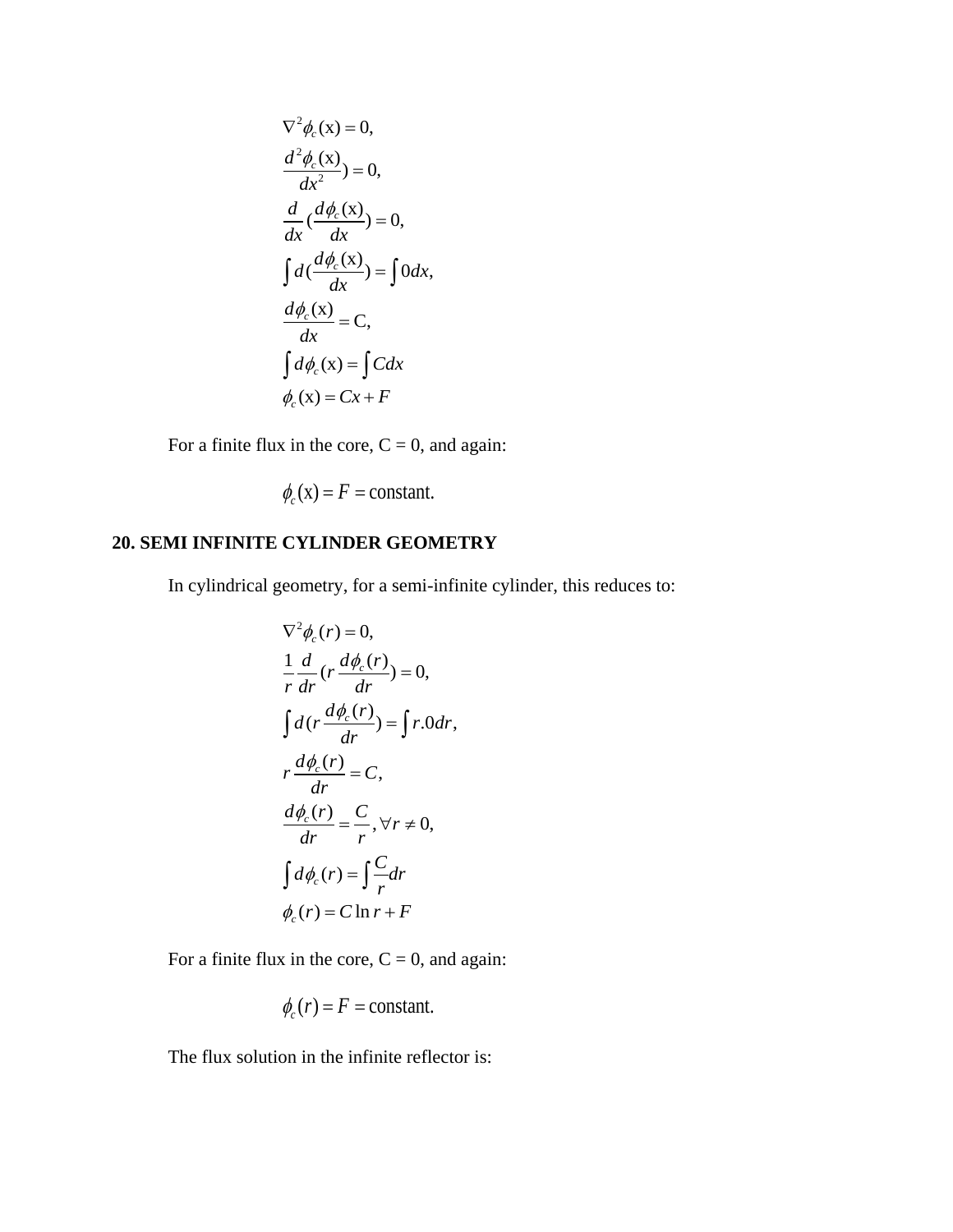$$
\phi_r(r) = A \frac{e^{-\frac{r}{L_r}}}{r} + G \frac{e^{\frac{r}{L_r}}}{r}
$$

For a finite flux,  $G = 0$  and:

$$
\phi_r(r) = A \frac{e^{-\frac{r}{L_r}}}{r}
$$

We can now apply the thin interface boundary conditions since the neutron source shell is considered as thin. The continuity of the flux and current at the interface yields:

$$
\phi_c(R) = \phi_r(R)
$$
  

$$
J_{cn}(R) = J_m(R) + J_{neutron}
$$
  
source

The flux continuity at the boundary implies:

$$
F = A \frac{e^{-\frac{R}{L_r}}}{R}
$$

The current boundary condition becomes:  
\n
$$
D_c \nabla \phi_c(R) = D_r \nabla \phi_r(R) + J_{neutron}
$$
\n
$$
0 = A \frac{D_r}{R} \left[ -\frac{e^{-\frac{R}{L_r}}}{R^2} - \frac{1}{L_r R} e^{-\frac{R}{L_r}} \right] + (\eta_{neutron} - 1) \sum_{aF} A \frac{e^{-\frac{R}{L_r}}}{R} T
$$

The constant A cancels out yielding the critical condition for the assembly as:

$$
D_{r}[\frac{1}{R} + \frac{1}{L_{r}}] = T(\eta_{\text{neutron}} - 1) \sum_{aF}
$$

#### **EXERCISES**

- 1. You are given a bare spherical fast reactor of pure fissile material.
- a) By equating the geometrical buckling to the material buckling, derive expressions for:
- 1) The critical radius
- 2) The critical volume
- 3) The critical mass.
- b) Calculate these values for a  $U^{235}$  spherical reactor with: